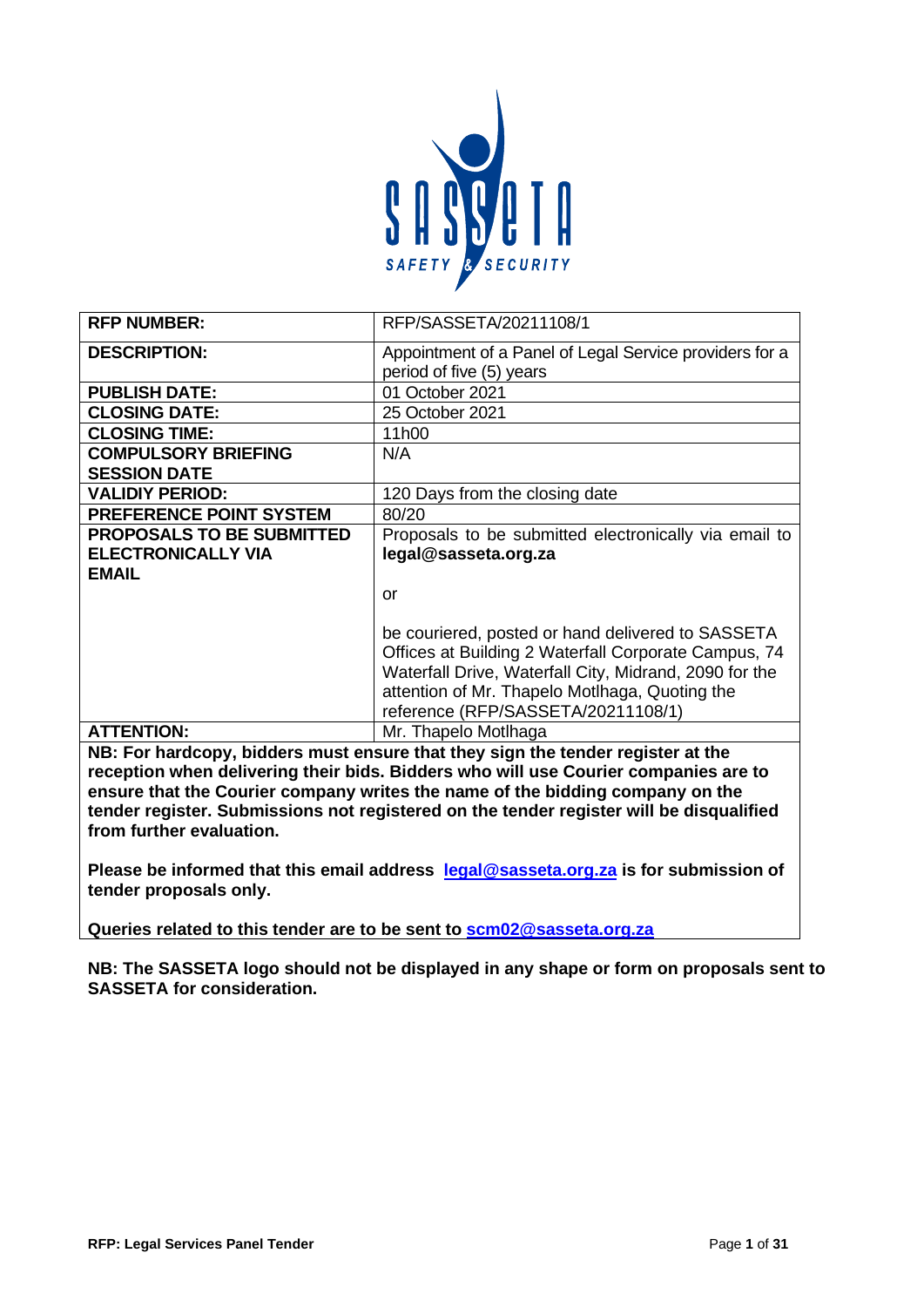## **DOCUMENTS IN THIS BID DOCUMENT PACK**

Bidders are to ensure that they have received all pages of this document, which consist of the following documents:

## **SECTION A**

- 1. RFP Submission Conditions and Instructions
- 2. Terms of Reference
- 3. Selection Process

## **SECTION B**

- 1. Special Conditions of Bid and Contract
- 2. Invitation to Quote (SBD 1)
- 3. Pricing Schedule (SBD 3.3)
- 4. Declaration of Interest (SBD 4)
- 5. Preference Points Claim form in terms of Preferential Procurement Regulations 2017 (SBD 6.1). Bidders are to submit a certified copy of a valid B-BBEE Certificate or Sworn Affidavit.
- 6. Declaration of bidder's Past SCM Practices (SDB 8)
- 7. Certificate of Independent Bid Determination (SBD 9)
- 8. Submission Checklist
- 9. General Conditions of Contract (Annexure A)
- 10. Map to SASSETA offices (Annexure B)

**NB.: Bidders are required to return the SASSETA attached Standard Bidding (SBD) forms and not submit SBD forms from other entities.**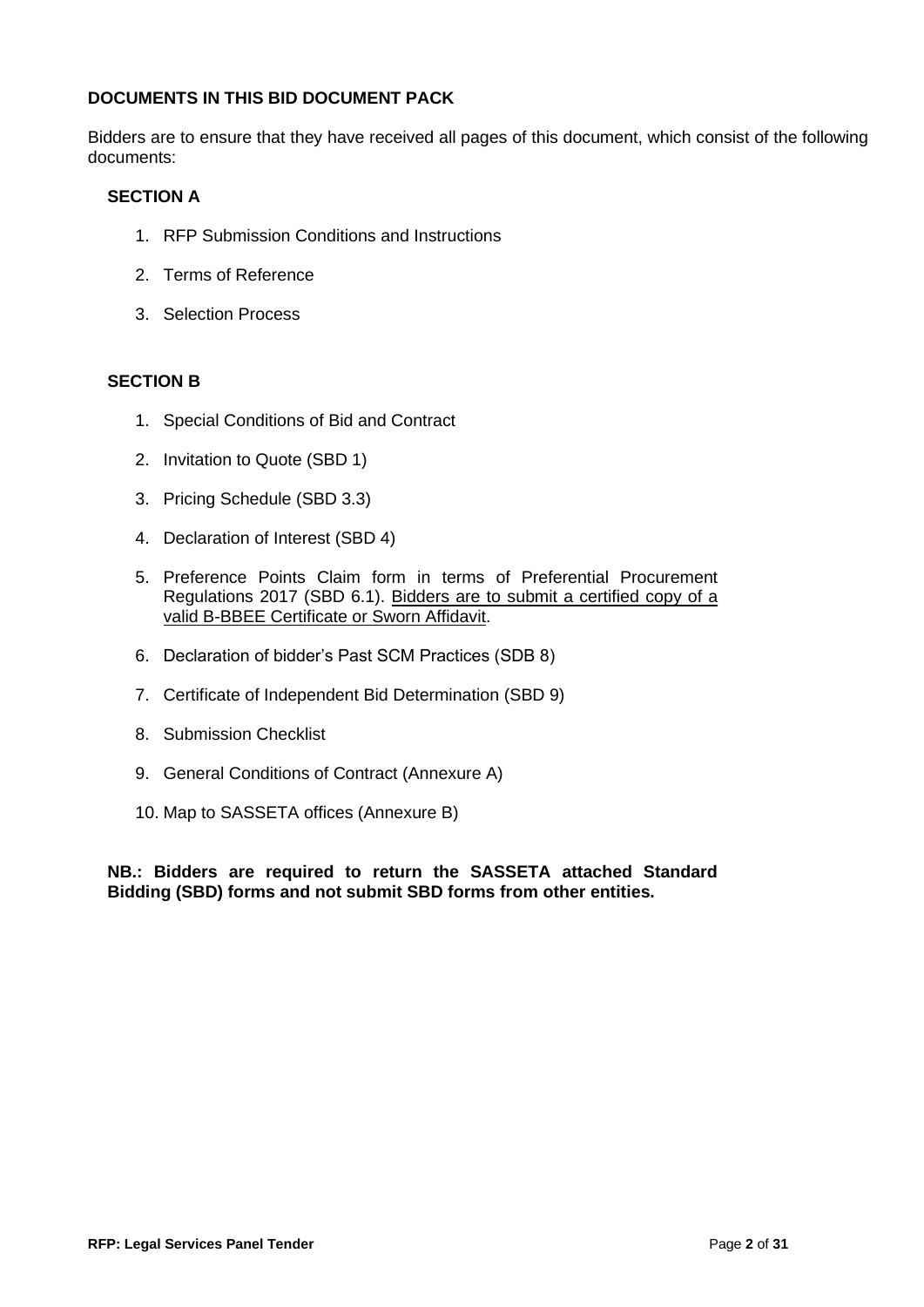# **1. RFP SUBMISSION CONDITIONS AND INSTRUCTIONS**

## **1.1 FRAUD AND CORRUPTION**

1.1.1 All Service Providers are to take note of the implications of contravening the Prevention and Combating of Corrupt Activities Act, Act No 12 of 2004 and any other Act applicable.

## **1.2 COMPULSORY BRIEFING SESSION**

#### 1.2.1 **There will be no briefing session for this Request for Proposal.**

## **1.3 CLARIFICATIONS/QUERIES**

1.3.1 Any clarification required by a bidder regarding the meaning or interpretation of the Terms of Reference, or any other aspect concerning the bid, is to be requested in writing (e-mail) from **Mr. Thapelo Motlhaga** at **[scm02@sasseta.org.za](mailto:scm02@sasseta.org.za)** by **Friday 15 October 2021.** The bid **number** should be mentioned in all correspondence. **Telephonic requests for clarification will not be accepted**.

## **1.4 SUBMITTING BIDS**

1.4.1 Proposals to be submitted electronically via email to: **[legal@sasseta.org.za.](mailto:legal@sasseta.org.za) The maximum size to be 30 MB**.

#### **OR**

Hard-copy document to be couriered, posted or hand delivered to SASSETA Offices, Building 2 Waterfall Corporate Campus, 74 Waterfall Drive, Waterfall City, Midrand, 2090 for the attention of Mr Thapelo Motlhaga, Quoting the reference (RFP/SASSETA/20211108/1)

❖ Closing date and time: **Monday 25 October 2021 at 11h00**

## **1.5 LATE BIDS**

- 1.5.1 Bids received late shall not be considered. A bid will be considered late if it arrived only one second after 11h00 or any time thereafter. Bids arriving late will not be considered under any circumstances. Bidders are therefore strongly advised to ensure that bids be sent allowing enough time for any unforeseen events that may delay the delivery of the bid.
- 1.5.2 The official Telkom time (dial 1026) will be used to verify the exact closing time (11h00), especially for Hard copies.

#### **1.6 FORMAT OF BIDS**

- 1.6.1 Bidders must complete all the necessary bid documents and undertakings required in this bid document. Bidders are advised that their bid should be concise, written in plain English and simply presented.
- 1.6.2 Bidders are to set out their bid in the following format: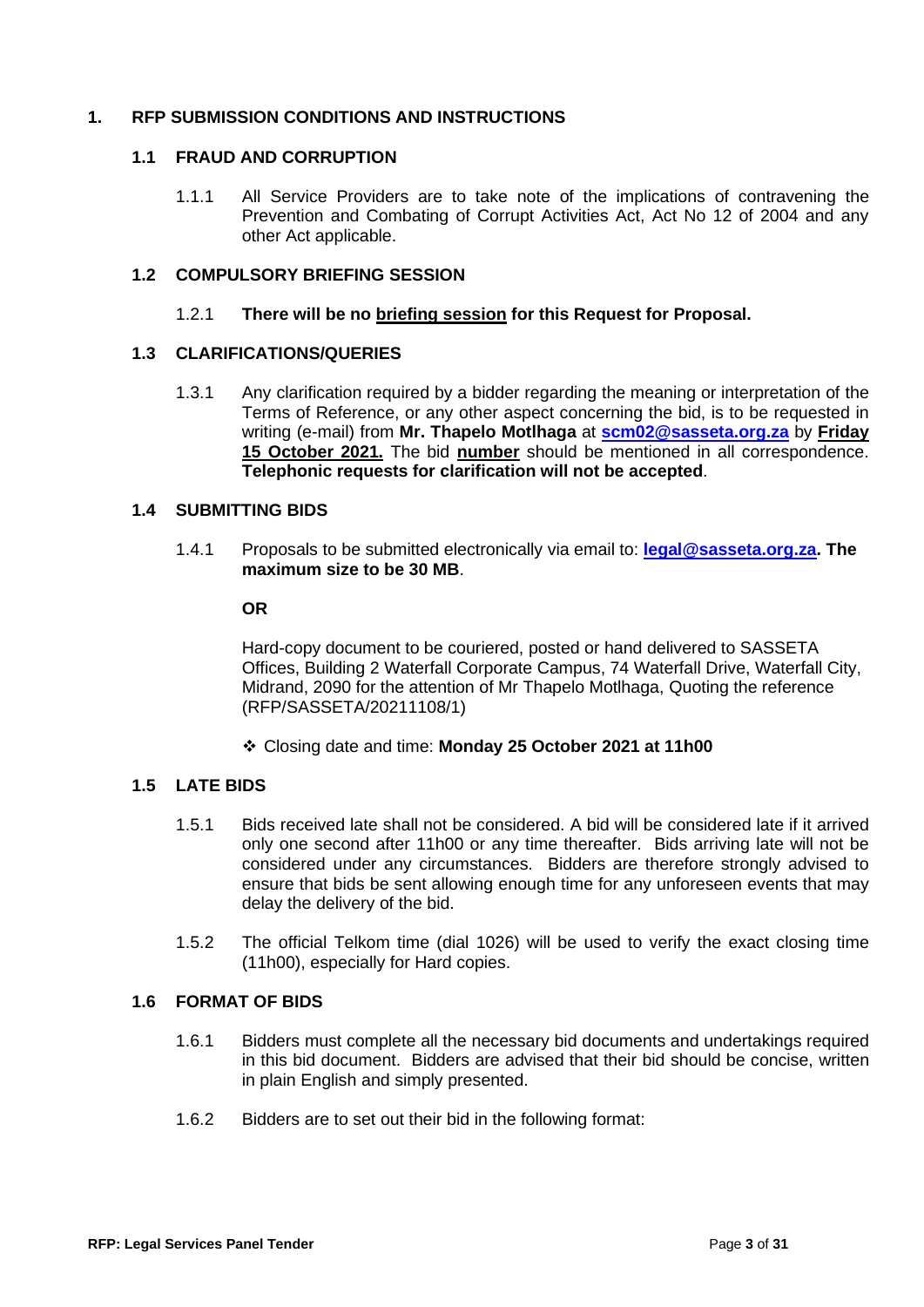## **Part 1: Invitation to Bid (SBD 1)**

Bidders must complete and submit the Invitation to Bid document.

#### **Part 2: Pricing (SBD 3.3)**

Bidders Must complete SBD 3.3 as attached to this request in full and also must submit their own detailed quotation on their Company letterhead inclusive of VAT and any other costs as per the requirements of the Terms of Reference. **Bidders must attach their quotation on the company letterhead as part of SBD 3.3**

#### **The value of this bid is estimated not to exceed R50 000 000 (all applicable taxes included) and therefore the 80/20 system shall be applicable**

## **Part 3: Declaration of Interest (SBD 4)**

Each party to the bid must complete and submit the Declaration of Interest.

## **Part 4: Preference Points Claim Form in terms of the Preferential Procurement Regulations 2017 (SBD 6.1)**

Bidders must complete and submit the Preference Points Claim Form.

A trust, consortium or joint venture:

- ❖ will qualify for points for their B-BBEE status level as a legal entity, provided that the entity submits their B-BBEE status level certificate OR a Letter from a registered Accounting Officer/ Auditor OR a sworn affidavit in terms of the Amended B-BBEE Codes from Exempted Micro Enterprises (EMEs) of R10 000 000 annual turnover.
- ❖ will qualify for points for their B-BBEE status level as an unincorporated entity, provided that the entity submits their consolidated B-BBEE scorecard as if they were a group structure and that such a consolidated B-BBEE scorecard is prepared for every separate bid.

## **Part 5: Declaration of bidders past supply chain management practices (SBD 8)**

Each party to the bid must complete and submit the Declaration of past supply chain management practices

#### **Part 6: Certificate of Independent Bid Determination (SBD 9)**

Bidders must complete and submit the "Certificate of Independent Bid Determination" document.

#### **Part 7: Broad Based Black Economic Empowerment Certificate**

Bidders are to submit an Original/Certified copy of a valid BBBEE Certificate.

A trust, consortium or joint venture will qualify for points for their B-BBEE status level as an unincorporated entity, provided that the entity submits their consolidated B-BBEE scorecard as if they were a group structure and that such a consolidated B-BBEE scorecard is prepared for every separate bid. or a letter from an Accounting Officer/ Auditor or a sworn affidavit in terms of the Amended B-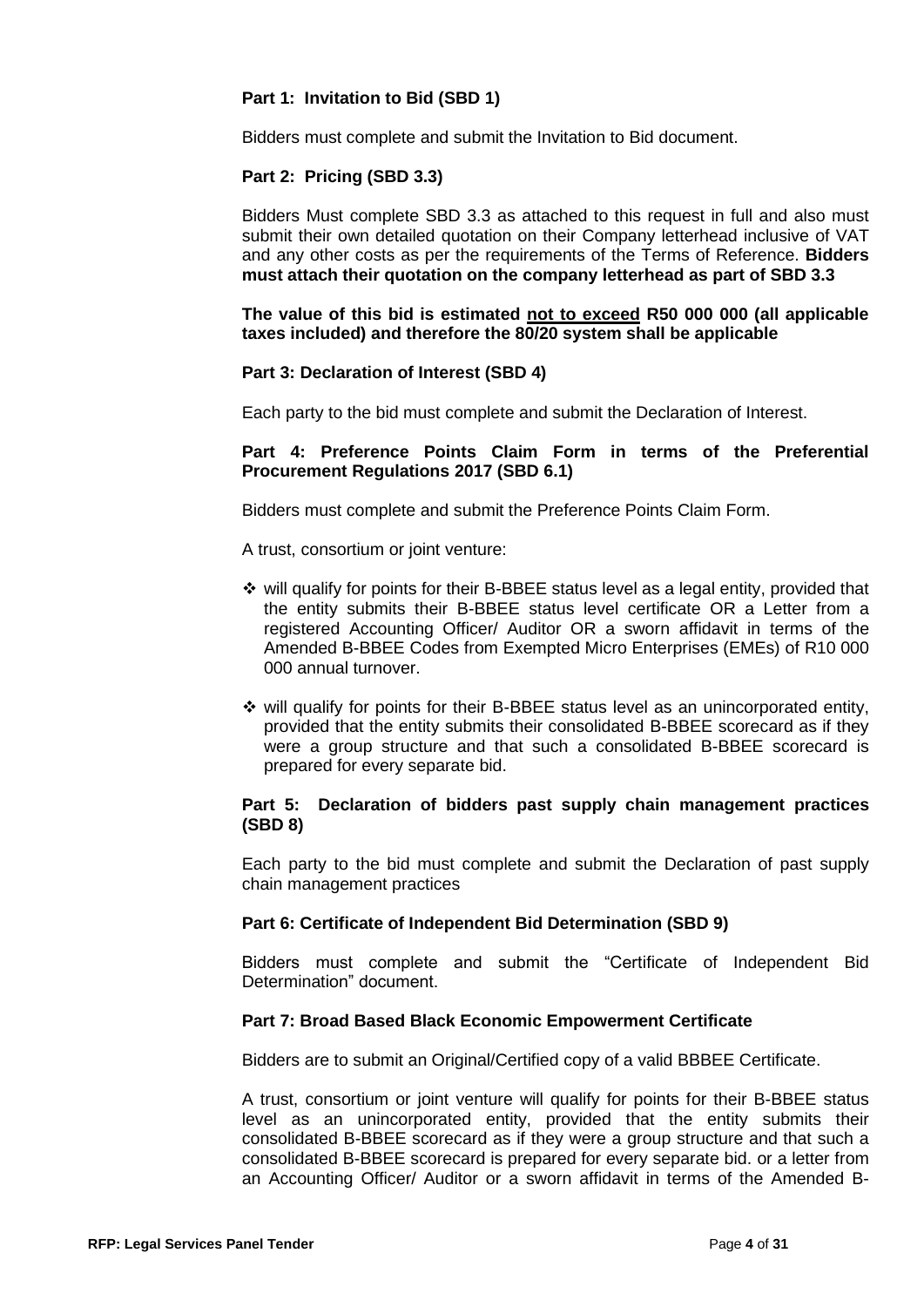BBEE Codes from Exempted Micro Enterprises (EMEs) of R10 000 000 annual turnover.

#### **Part 8: General Conditions of Contract**

Bidders **must** initial each page of the General Conditions of Contract and submit with their bid document.

#### **Part 9: Bidders National Treasury CSD registration report**

Bidders to submit their CSD report indicating the validity of the bidder's registration. Directors listed on SBD 4 to be the same as those listed on the CSD report.

#### **Part 10: Quotation on the Company letterhead of the Bidding company**

Bidders are required to indicate their costing on the provided SBD 3.3.

#### **1.7 NEGOTIATION**

- 1.7.1 SASSETA has the right to enter into negotiation with a prospective service provider regarding any terms and conditions, including price(s), of a proposed contract.
- 1.7.2 SASSETA shall not be obliged to accept the lowest of any quotation, offer or bid.
- 1.7.3 SASSETA issues this bid invitation in good faith; however, it reserves the right to:
	- ❖ Cancel or delay the selection process at any time, without explanation,
	- ❖ Not to select any of the respondents to this bid invitation, without explanation,
	- ❖ Exclude certain services, without explanation.
- 1.7.4 All bidders will be informed whether they have been successful or not. A contract will only be deemed to be concluded when reduced to writing in a contract form signed by the designated responsible person of both parties.

## **1.8 REASONS FOR REJECTION**

- 1.8.1 SASSETA shall reject a bid for the award of a contract if the recommended bidder has committed a proven corrupt or fraudulent act in competing for the particular contract.
- 1.8.2 SASSETA may disregard the bid of any bidder if that bidder, or any of its directors:
	- 1.8.2.1 have abused the Supply Chain Management systems of SASSETA.
	- 1.8.2.2 have committed proven fraud or any other improper conduct in relation to such systems.
	- 1.8.2.3 have failed to perform on any previous contract and the proof exists.
- 1.8.3 Such actions shall be communicated to the National Treasury.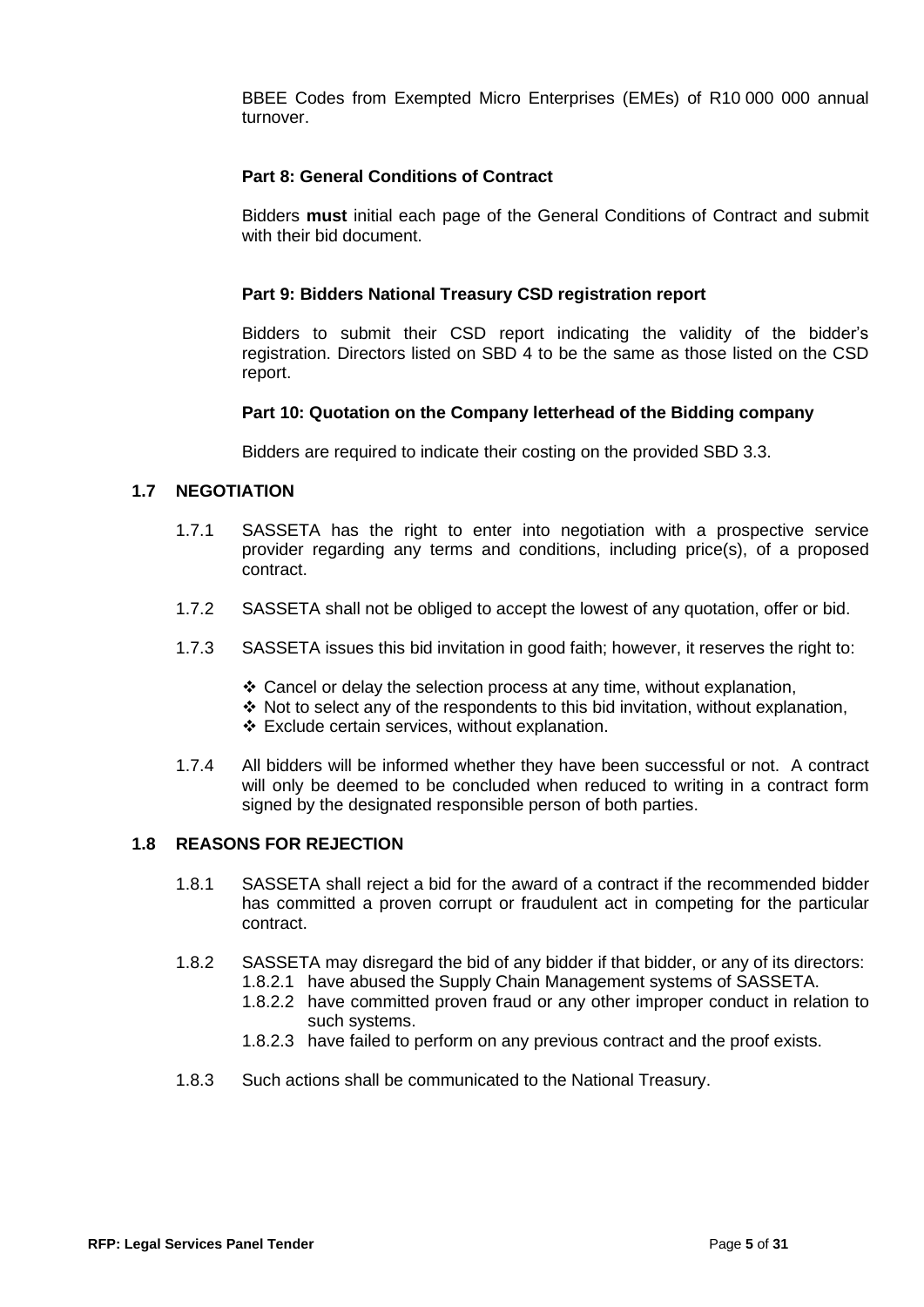# **2. TERMS OF REFERENCE**

## **2.1 INTRODUCTION AND BACKGROUND**

- **2.1.1** The Safety and Security Sector Education and Training Authority (SASSETA) was established on 1<sup>st</sup> July 2005. It is one of the twenty-one Sector Education and Training Authorities (SETAs) established in terms of the Skills Development Act (Act 97 of 1998) as amended.
- **2.1.2** SASSETA's current licence will expire on 31<sup>st</sup> March 2030. The organization is classified as a schedule 3A Public Entity in terms of the Public Finance Management Act, (Act 1 of 1999, as amended). It reports directly to the Department of Higher Education and Training (DHET).

## **2.2 PURPOSE**

- **2.2.1** SASSETA's intention is to appoint a maximum of four (4) law firms to serve in the panel of service providers that will be rendering legal services on different issues with legal implications, as and when required.
- **2.2.2** The intention will be to appoint one (1) company per category/specialization.

## **2.3 SCOPE OF WORK**

- **2.3.1** The service providers will be required to provide professional legal services to the SASSETA Executive Management and the Board across all legal matters.
- **2.3.2** The Bidders must have a capacity (adequate resources) to deliver as per the scope of work.

## **2.4 CONTRACT DURATION**

- **2.4.1** It is expected that the successful service providers should be able to commence the contract from date of appointment and partner with SASSETA for a period of 5 years.
	- **NB:** The successful service providers will be required to enter into Service Level Agreements (SLAs) with SASSETA.

## **2.5 UTILIZATION OF SERVICES BY SASSETA**

**2.5.1** SASSETA may from time to time utilise the services of the aforesaid panellists to provide legal assistance to SASSETA, which assistance may include instituting or defending legal actions on behalf of or against the SASSETA, drafting and/or advising on complex commercial agreements and/or the provision to SASSETA of complex legal opinions.

#### **2.6 APPOINTMENT TERMS**

- **2.6.1** SASSETA does not guarantee that successful service providers will receive work during their appointment term. Service providers will be used as and when required.
- **2.6.2** There is no monthly retainer on this appointment.
- **2.6.3** Payments will be made upon submission of an invoice following provision of satisfactory service by the service provider.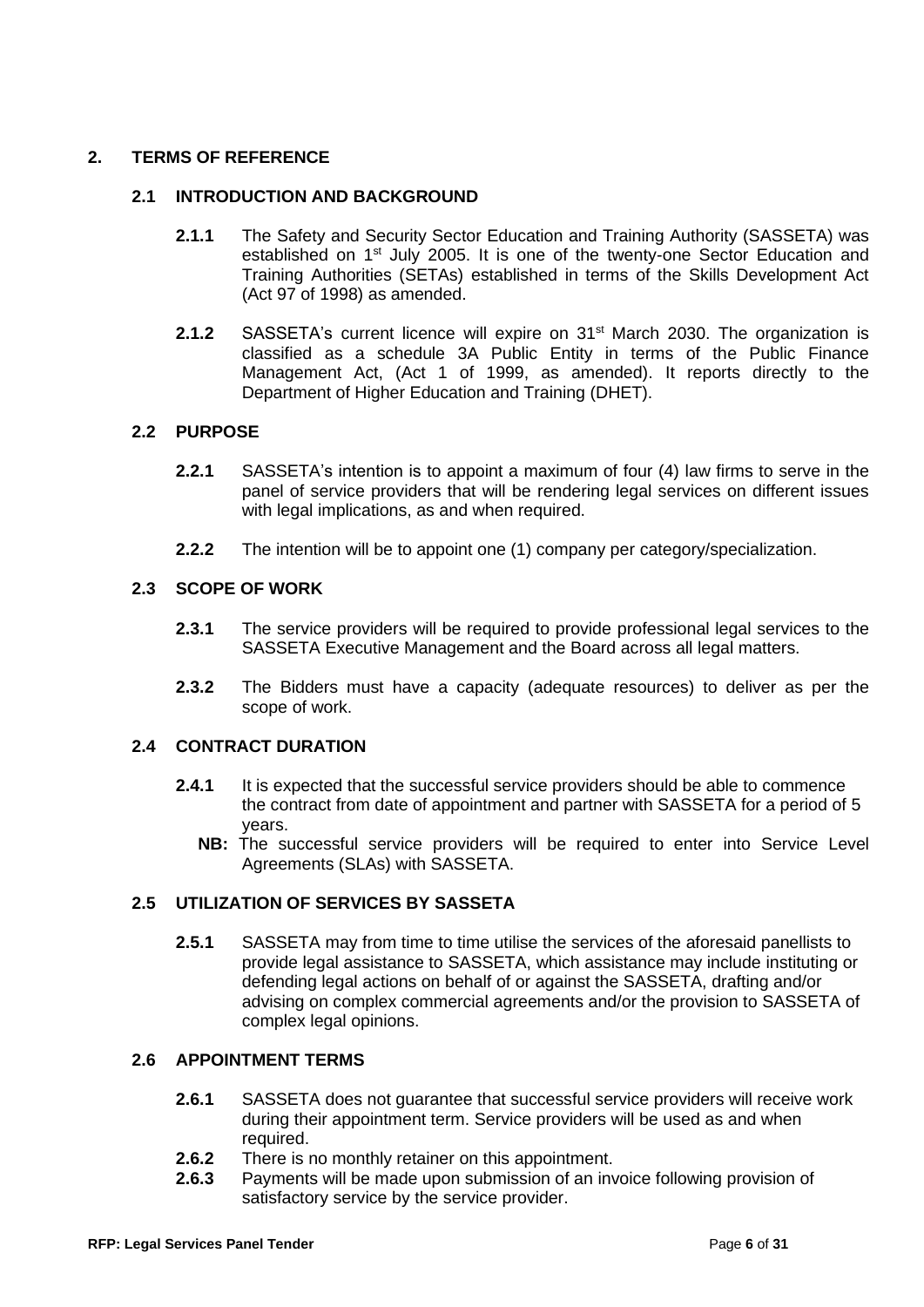- **2.6.4** Bidders are required to select only one (1) legal category/specialization as indicated on the SBD3.3:
	- Category 1: Commercial Contract Drafting;
	- Category 2: Supply Chain Management/Procurement Law;
	- Category 3: Employment Relations/Labour Law;
	- Category 4: General Legal Assistance (such as Administrative/Constitutional/ Public Law legal Opinions on civil litigations, criminal proceedings, alternative dispute resolution, etc.).

#### **2.7 THE BIDDING COMPANY TO DEMONSTRATE THE SKILLS AND EXPERIENCE OF THE BIDDING COMPANY**

## **2.7.1 Suitability of the bidding company to undertake the assignment.**

• The Bidding company to demonstrate experience in the category/specialization of their choice by submitting a minimum of three (3) signed and relevant reference from clients.

## **2.8 NEGOTIATIONS**

**2.8.1** SASSETA has the right to enter into negotiations with the prospective bidder(s) regarding any terms and conditions and/or pricing.

#### **2.9 PRICING**

- **2.9.1** Pricing will be considered on hourly and daily rates as stated in SBD 3.3 per category.
- **2.9.2** Bidders are to note that SASSETA will allow an annual increase of CPI + 2% on the hourly and daily rates for the outer years.

## **2.10 ACCOUNTABILITY AND REPORTING**

**2.10.1** The service provider will report directly to the Chief Executive Officer (CEO) or his delegate.

#### **2.11 INTELLECTUAL PROPERTY**

**2.11.1** The service provider will be contracting with SASSETA. All products and data of this project, in whatever format raw or analyzed, will be the confidential information for utilization by SASSETA. All information and documents, received from SASSETA, is to be kept confidential and may not be used or distributed in any format without the written approval of SASSETA. To this end, the service provider will be required to sign a confidentiality agreement within the Contract.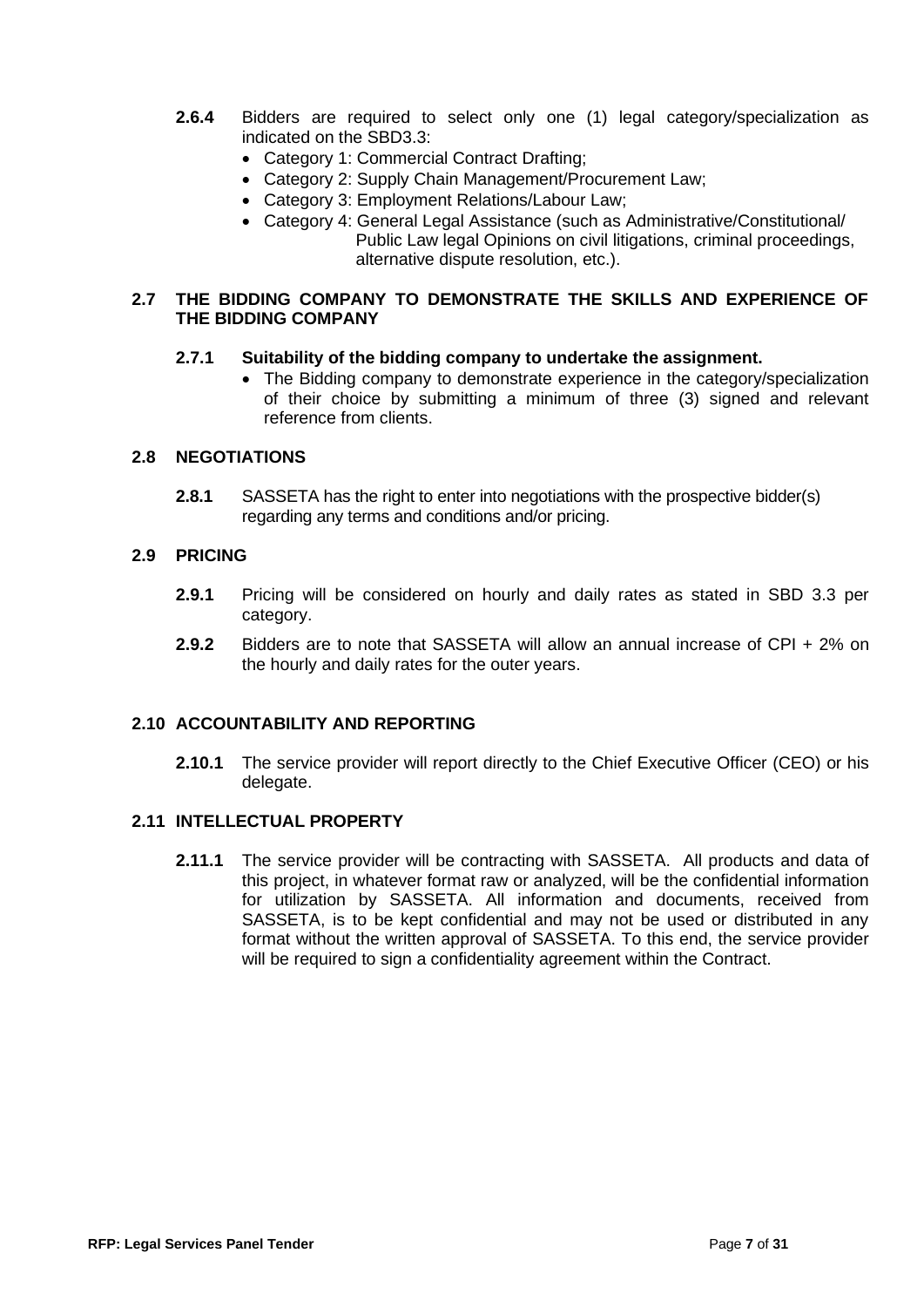## **3. PROPOSED SELECTION CRITERIA**

## **3.1 Compliance with minimum requirements**

**3.1.1** All bids duly lodged will be examined to determine compliance with bidding requirements and conditions. Bids with obvious deviations from the requirements/conditions, will be eliminated from further evaluation.

## **3.2 Conditions for selection/short listing**

**3.2.1** All submissions will be evaluated as follows:

#### **3.2.1.1 Phase 1 – Requirements items VERY IMPORTANT NOTICE**

## **Service Providers must:**

- Submit their proposal by the closing date and time. **Proposals submitted after the closing date and time will be disqualified from further evaluation.**
- **Letter of good standing with the Legal Practice Council:**  Submission of the letter(s) of good standing for all Directors is a mandatory requirement. **Proposals submitted without a Legal Practice Council letter of good standing for all Directors will be disqualified from evaluation**.
- **Fidelity Fund Certificate:** Submission of the Fidelity Fund registration certificate for all Directors is a mandatory requirement. **Proposals submitted without all Directors Fidelity Fund certificate will be disqualified from evaluation**.
- **Bidders who select more than one (1) legal category/specialization on the SBD3.3 element will be disqualified at phase 1 evaluation stage.**
- Complete and submit all Standard Bidding Documents (SBD) forms mentioned above on page 2 of this document, namely: SBD1, SBD3.3, SBD4, SBD 6.1, SBD 8 and SBD 9.
- Be registered on the National Treasury Central Supplier Database (CSD) by the closing date and time of this request for quotation. Bidders are to provide SASSETA with a copy of their CSD registration report downloaded from the National Treasury CSD Website.
- Initial each page of the General Condition of Contract (Annexure A) and submit with your proposal.

## **3.2.1.2 Phase 2 – Functionality evaluation**

- Bidders who meet the mandatory items requirements above will be evaluated on functionality requirements as per the table below on a scale of 0 to 2:
	- 0: Unacceptable, does not meet set criteria
	- 1: Satisfactory should be adequate for stated element
	- 2: Overly exceeded expectations or set criteria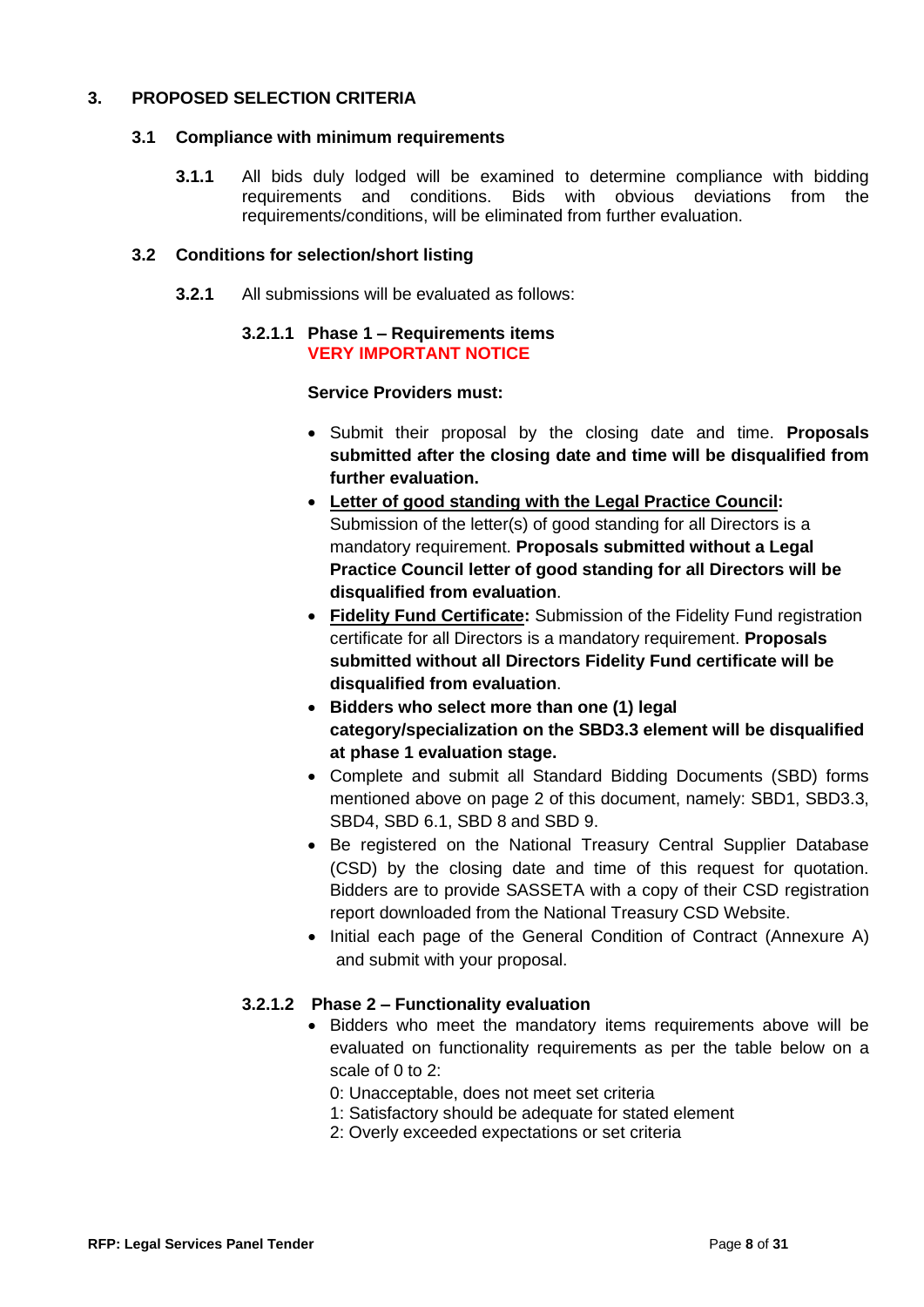# **PHASE 2 – TECHNICAL FUNCTIONALITY EVALUATION BY SASSETA BEC ON SUBMITTED PROPOSALS:**

| <b>ELEMENT</b>                                                                                                                                                                                                                                                 |                | <b>FUNCTIONALITY EVALUATION</b>                                                                                                                                                                               | <b>FUNCTIONALITY</b><br><b>WEIGHT</b> | <b>TOTAL</b><br><b>SCORE</b> |  |  |  |  |  |
|----------------------------------------------------------------------------------------------------------------------------------------------------------------------------------------------------------------------------------------------------------------|----------------|---------------------------------------------------------------------------------------------------------------------------------------------------------------------------------------------------------------|---------------------------------------|------------------------------|--|--|--|--|--|
| the<br>bidding company<br>undertake<br>Suitability of<br>the<br>to<br>assignment.                                                                                                                                                                              | Rating         | <b>Evaluation criteria</b>                                                                                                                                                                                    |                                       |                              |  |  |  |  |  |
| The Bidding company to demonstrate experience by submitting a<br>minimum of three (3) signed and relevant reference letters on the<br>category/specialization of their choice from clients.<br>NB: the legal category/specialization of choice will be used to |                | Bidding company did not submit or submitted<br>less than three (3) signed and relevant<br>reference letters.<br>Bidding company submitted a minimum of<br>three (3) signed and relevant reference<br>letters. | 70%                                   |                              |  |  |  |  |  |
| assess the relevance of the reference letters.                                                                                                                                                                                                                 | $\overline{2}$ | Bidding company submitted more than three<br>(3) signed and relevant reference letters.                                                                                                                       |                                       |                              |  |  |  |  |  |
| The CV of the team leader to demonstrate a minimum of three (3)<br>years of managing/leading/supervising in assignments in the legal<br>category/specialization of choice of the bidding company.                                                              | 0              | The team leader did not submit a CV or a CV<br>contained less than three (3) years of<br>managing/leading/supervising<br>relevant<br>experience.                                                              |                                       |                              |  |  |  |  |  |
|                                                                                                                                                                                                                                                                |                | The team leader's CV contained a minimum<br>(3)<br>three<br>of<br>relevant<br>οf<br>years<br>managing/leading/supervising experience.                                                                         | 30%                                   |                              |  |  |  |  |  |
|                                                                                                                                                                                                                                                                | $\overline{2}$ | The team leader's CV contained more than<br>(3)<br>of<br>relevant<br>three<br>years<br>managing/leading/supervising experience.                                                                               |                                       |                              |  |  |  |  |  |
| <b>TOTAL POINTS</b>                                                                                                                                                                                                                                            |                |                                                                                                                                                                                                               | 100%                                  |                              |  |  |  |  |  |

# **A bidder must achieve a minimum of 85% to qualify for further evaluation**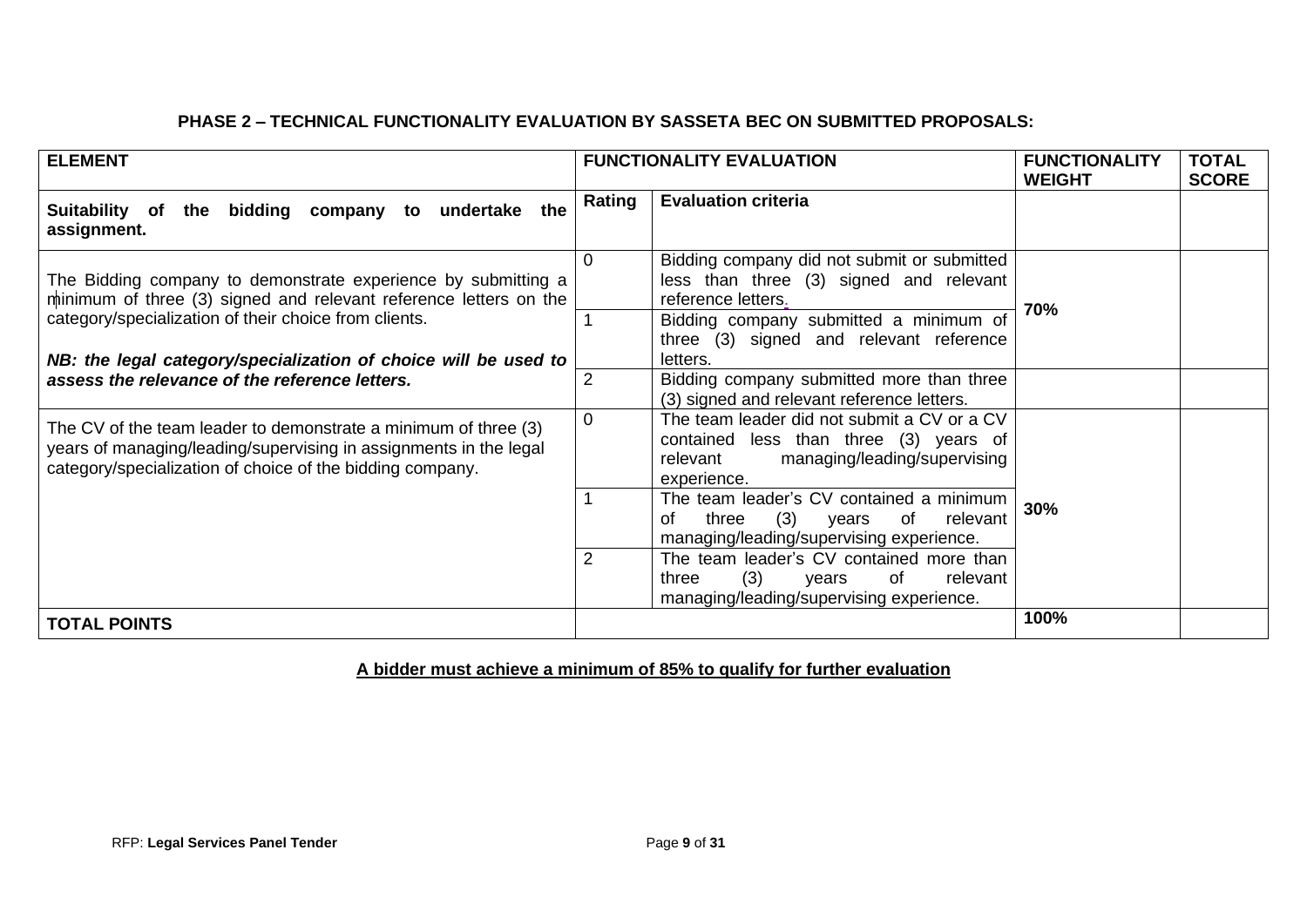**2.**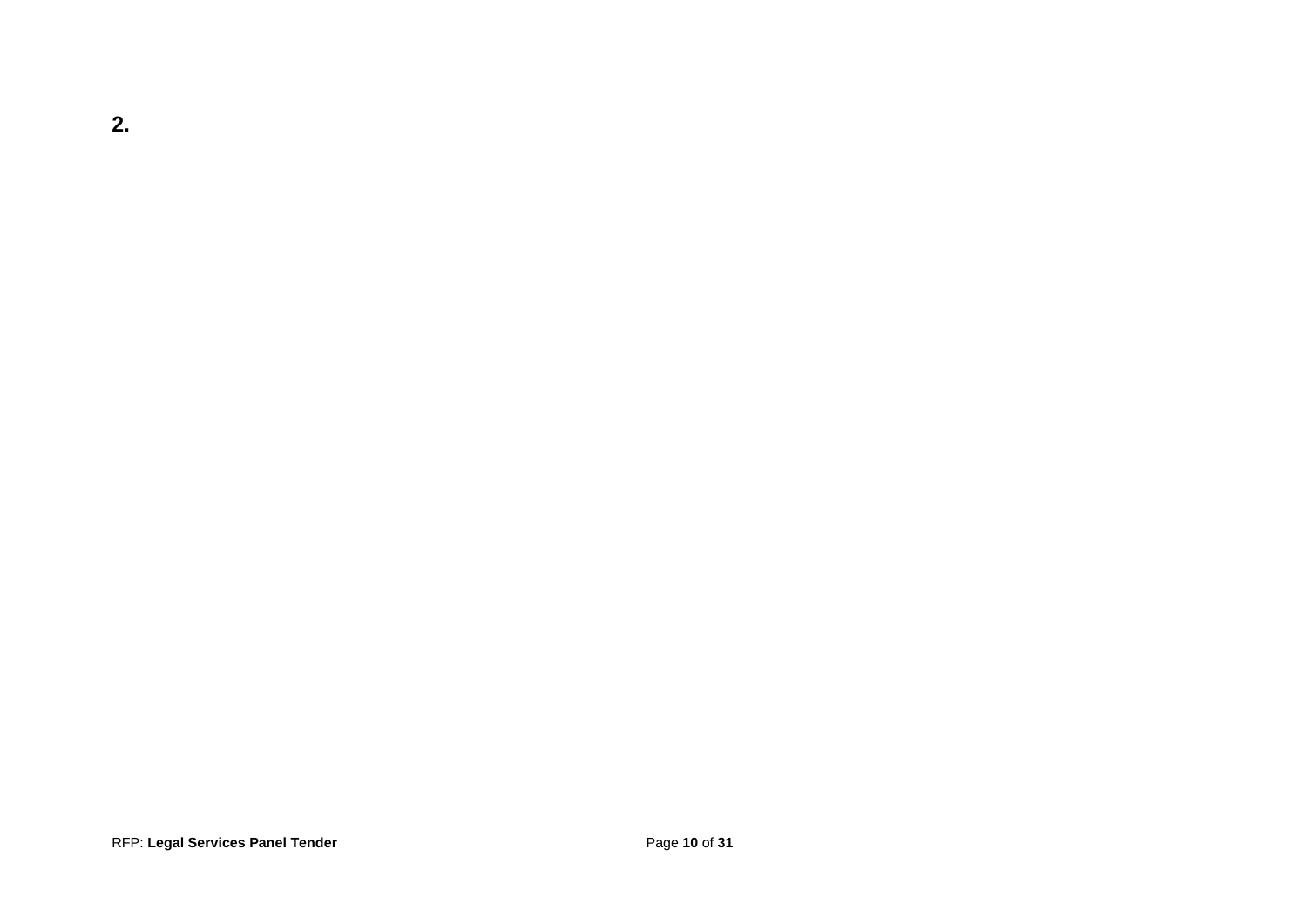# **3. Phase 3 – Price and B-BBEE**

**The value of this bid is estimated not to exceed R50 000 000 (all applicable taxes included) and therefore the 80/20 system shall be applicable where** 80 points will be allocated to price and 20 points for Broad-Based Black Economic Empowerment (B-BBEE) as follows:

| <b>Evaluation Criterion on Price and BBBEE</b> |     |
|------------------------------------------------|-----|
| Relative competitiveness of proposed price     | -80 |
| <b>B-BBEE Status Level of Contribution</b>     | -20 |
| <b>TOTAL FOR PRICE AND PREFERENCE</b>          | 100 |

**NB.:** For the basis of price evaluation, the consolidated hourly rates per category will be utilised.

## **3.3 OBJECTIVE CRITERIA FOR RECOMMENDATION:**

The Bid Evaluation Committee will implement the following objective criteria for final recommendation to the Bid Adjudication Committee:

- The following table will demonstrate the criteria to be used for allocation of points for functionality as outlined above. Bids scoring less than **85 points** on functionality will be eliminated from further consideration.
- SASSETA will not award this contract to a bidder who failed to perform on a previous contract. SASSETA may conduct due diligence on previous clients where work was undertaken to confirm work done. Bidders whose previous work cannot be confirmed, will not be awarded the contract.
- SASSETA reserves the right not to award this tender to the lowest bidder.

## **3.4 ADJUDICATION OF BID**

**3.4.1** The Bid Adjudication Committee will consider the recommendations of the Bid Evaluation Committee (BEC) and make a recommendation to the Award Authority to make the final award. The successful bidder will usually be the service provider scoring the highest number of points or it may be a lower scoring bid based on firm, verifiable and justifiable grounds or no award at all.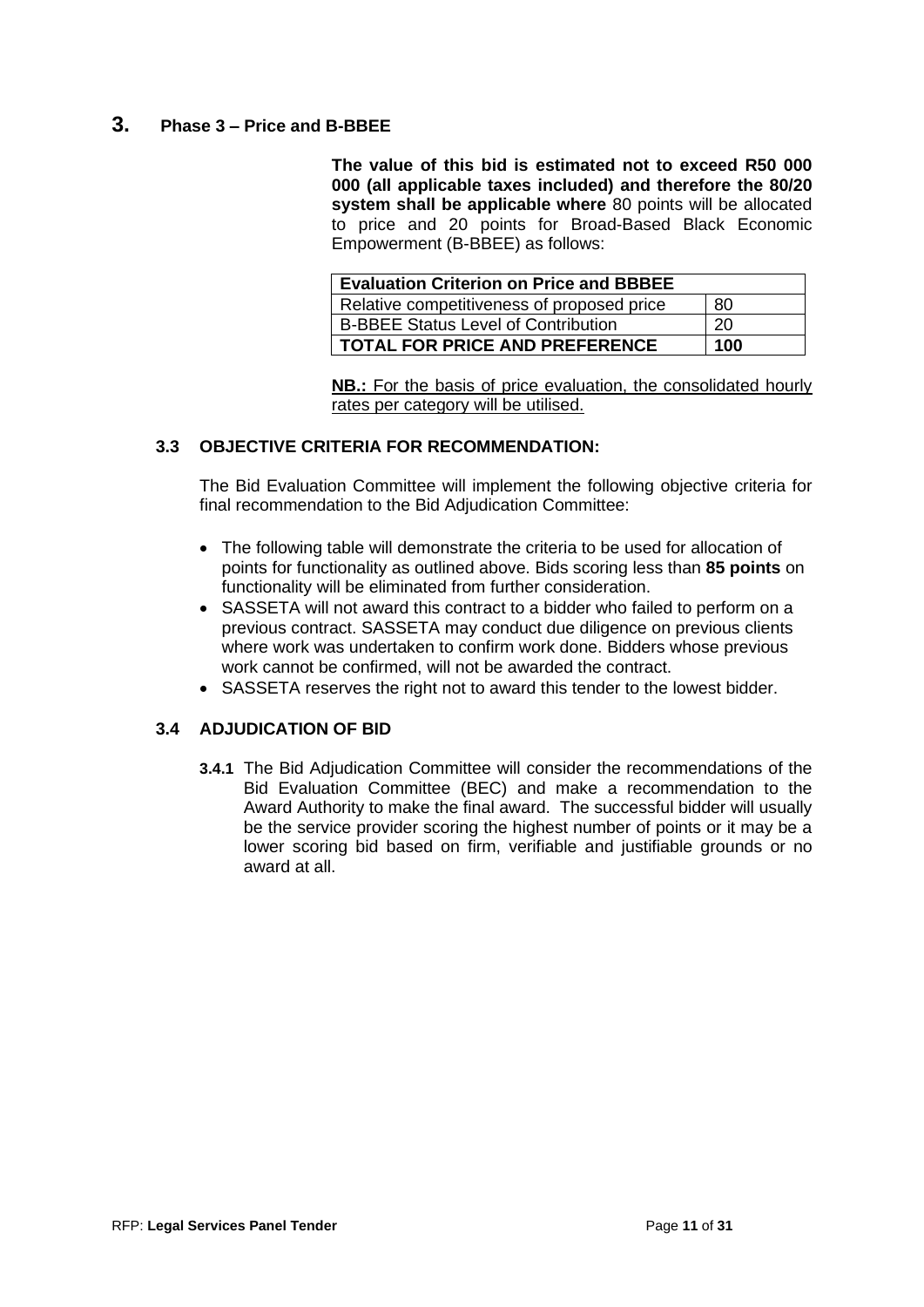# **YOU ARE HEREBY INVITED TO SUBMIT A PROPOSAL FOR REQUIREMENTS OF THE SASSETA**

**RFP NUMBER:** RFP/SASSETA/20211108/1 **CLOSING DATE:** 25 October 2021 **CLOSING TIME:**  11h00

**DESCRIPTION:** Appointment of a Panel of Legal Service providers for a period of five (5) years

VALITY PERIOD: Offer to be valid for 120 days from the closing date of the bid

#### **The successful bidder will be required to fill in and sign a written Contract Form.**

## **BID DOCUMENT MUST BE EMAILED TO:**

Proposals to be submitted electronically via email to [legal@sasseta.org.za](mailto:legal@sasseta.org.za)

OR

Hard-copy documents to be couriered, posted or hand delivered to SASSETA Offices: Building 2 Waterfall Corporate Campus, 74 Waterfall Drive, Waterfall City, Midrand, 2090

for the attention of Mr Thapelo Motlhaga

**Bidders should ensure that bids are emailed/delivered timeously to the correct address. If the bid is late, it will not be accepted for consideration**.

**Bids can be emailed anytime up to 11h00 on the closing date. Hard-copy documents can be delivered only on Mondays to Friday from 08h00 to 16h00 and 08h00 to 11h00 on the closing date.**

**All bids must be submitted on the official forms (not to be re-typed).**

#### **This RFP is subject to the following:**

- General Conditions of Contract (GCC) and, if applicable, any other Special Conditions of **Contract**
- $\Box$  the Preferential Procurement Policy Framework Act, 2000
- $\Box$  the Preferential Policy Regulations, 2017
- □ All other SCM prescripts
- **Bids submitted that do not comply with the following will be disqualified**
	- A late Bid (a bid submitted one second after 11h00 or any time thereafter)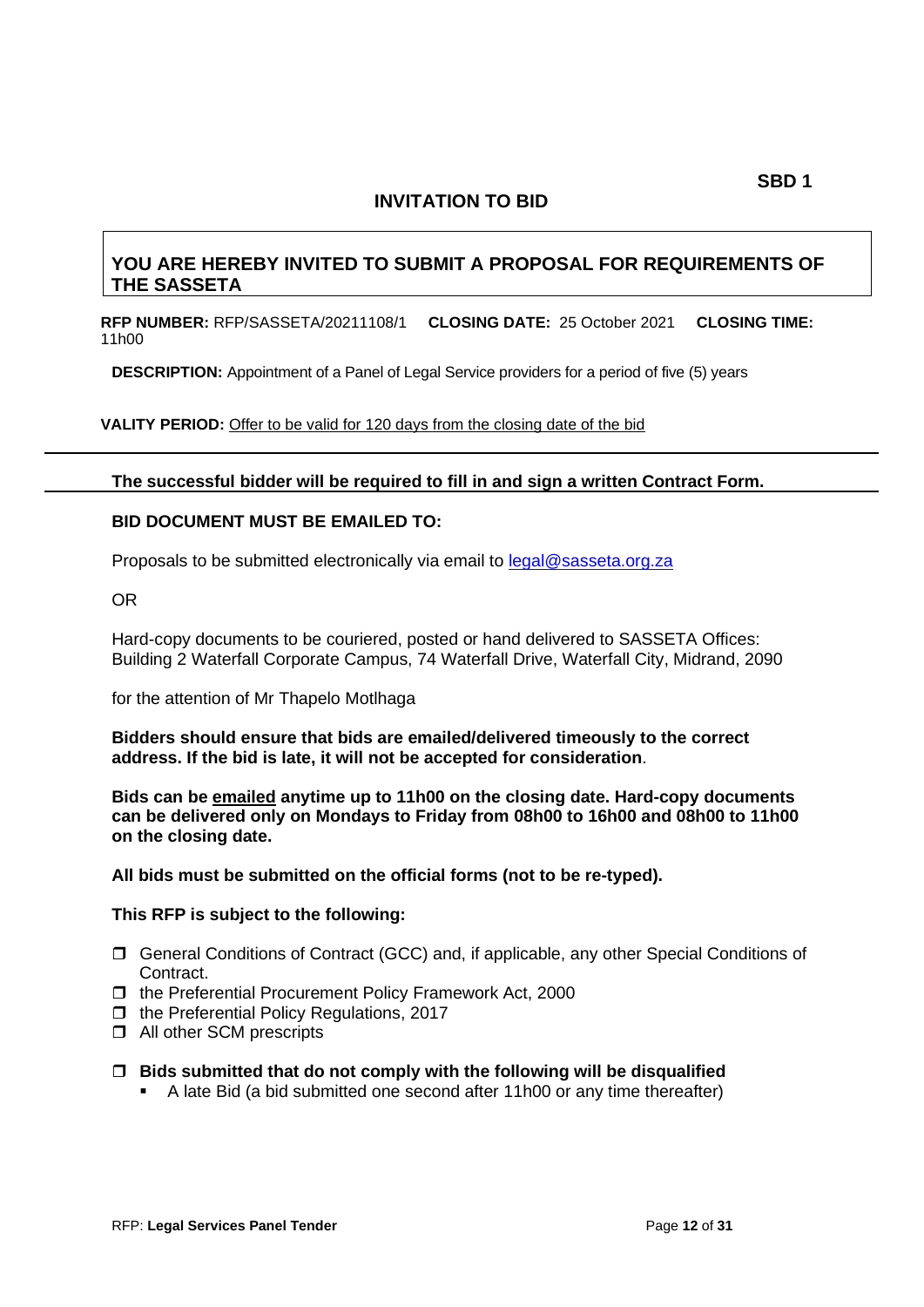**SBD1** 

## **PART A - INVITATION TO BID**

| YOU ARE HEREBY INVITED TO BID FOR REQUIREMENTS OF THE (NAME OF DEPARTMENT/PUBLIC ENTITY)                                                              |                                                                                  |                      |                                                                                                                         |                       |                         |                       |  |  |  |  |  |  |  |  |
|-------------------------------------------------------------------------------------------------------------------------------------------------------|----------------------------------------------------------------------------------|----------------------|-------------------------------------------------------------------------------------------------------------------------|-----------------------|-------------------------|-----------------------|--|--|--|--|--|--|--|--|
| <b>BID NUMBER:</b>                                                                                                                                    | RFP/SASSETA/20211108/1                                                           | <b>CLOSING DATE:</b> | 25 October 2021<br><b>CLOSING TIME:</b><br>11 <sub>h</sub> 00                                                           |                       |                         |                       |  |  |  |  |  |  |  |  |
| <b>DESCRIPTION</b>                                                                                                                                    | Appointment of a Panel of Legal Service providers for a period of five (5) years |                      |                                                                                                                         |                       |                         |                       |  |  |  |  |  |  |  |  |
| <b>PROPOSALS TO BE EMAILED:</b>                                                                                                                       |                                                                                  |                      |                                                                                                                         |                       |                         |                       |  |  |  |  |  |  |  |  |
|                                                                                                                                                       |                                                                                  |                      | Proposals to be submitted electronically via email to legal@sasseta.org.za OR be couriered, posted or hand delivered to |                       |                         |                       |  |  |  |  |  |  |  |  |
| SASSETA Offices, Building 2 Waterfall Corporate Campus, 74 Waterfall Drive, Waterfall City, Midrand, 2090 for the<br>attention of Mr Thapelo Motlhaga |                                                                                  |                      |                                                                                                                         |                       |                         |                       |  |  |  |  |  |  |  |  |
| <b>BIDDING PROCEDURE ENQUIRIES MAY BE DIRECTED</b>                                                                                                    |                                                                                  |                      |                                                                                                                         |                       |                         |                       |  |  |  |  |  |  |  |  |
| <b>TO</b>                                                                                                                                             |                                                                                  |                      | <b>TECHNICAL ENQUIRIES MAY BE DIRECTED TO:</b>                                                                          |                       |                         |                       |  |  |  |  |  |  |  |  |
| <b>CONTACT PERSON</b>                                                                                                                                 | <b>Mr Thapelo Motlhaga</b>                                                       |                      |                                                                                                                         | <b>CONTACT PERSON</b> |                         | Mr Thapelo Motlhaga   |  |  |  |  |  |  |  |  |
| <b>E-MAIL ADDRESS</b>                                                                                                                                 | Scm02@sasseta.org.za                                                             |                      |                                                                                                                         | <b>E-MAIL ADDRESS</b> |                         | Scm02@sasseta.org.za  |  |  |  |  |  |  |  |  |
| <b>SUPPLIER INFORMATION</b>                                                                                                                           |                                                                                  |                      |                                                                                                                         |                       |                         |                       |  |  |  |  |  |  |  |  |
| NAME OF BIDDER                                                                                                                                        |                                                                                  |                      |                                                                                                                         |                       |                         |                       |  |  |  |  |  |  |  |  |
| POSTAL ADDRESS                                                                                                                                        |                                                                                  |                      |                                                                                                                         |                       |                         |                       |  |  |  |  |  |  |  |  |
| <b>STREET ADDRESS</b>                                                                                                                                 |                                                                                  |                      |                                                                                                                         |                       |                         |                       |  |  |  |  |  |  |  |  |
| <b>TELEPHONE NUMBER</b>                                                                                                                               | <b>CODE</b>                                                                      |                      |                                                                                                                         | <b>NUMBER</b>         |                         |                       |  |  |  |  |  |  |  |  |
| <b>CELLPHONE NUMBER</b>                                                                                                                               |                                                                                  |                      |                                                                                                                         |                       |                         |                       |  |  |  |  |  |  |  |  |
| <b>FACSIMILE NUMBER</b>                                                                                                                               | CODE                                                                             |                      |                                                                                                                         | <b>NUMBER</b>         |                         |                       |  |  |  |  |  |  |  |  |
| <b>E-MAIL ADDRESS</b>                                                                                                                                 |                                                                                  |                      |                                                                                                                         |                       |                         |                       |  |  |  |  |  |  |  |  |
| <b>VAT REGISTRATION</b><br><b>NUMBER</b>                                                                                                              |                                                                                  |                      |                                                                                                                         |                       |                         |                       |  |  |  |  |  |  |  |  |
| <b>SUPPLIER</b>                                                                                                                                       | <b>TAX</b>                                                                       |                      |                                                                                                                         | <b>CENTRAL</b>        |                         |                       |  |  |  |  |  |  |  |  |
| <b>COMPLIANCE STATUS</b>                                                                                                                              | <b>COMPLIANCE</b>                                                                |                      | <b>OR</b>                                                                                                               | <b>SUPPLIER</b>       |                         |                       |  |  |  |  |  |  |  |  |
|                                                                                                                                                       | <b>SYSTEM PIN:</b>                                                               |                      |                                                                                                                         | DATABASE No:          |                         | <b>MAAA</b>           |  |  |  |  |  |  |  |  |
| <b>B-BBEE STATUS LEVEL</b>                                                                                                                            | <b>TICK APPLICABLE BOXI</b>                                                      |                      |                                                                                                                         | <b>B-BBEE STATUS</b>  |                         | [TICK APPLICABLE BOX] |  |  |  |  |  |  |  |  |
| <b>VERIFICATION</b><br><b>CERTIFICATE</b>                                                                                                             | $\sqsupset$ Yes                                                                  | l INo                | AFFIDAVIT                                                                                                               | <b>LEVEL SWORN</b>    | $\Box$ Yes<br><b>No</b> |                       |  |  |  |  |  |  |  |  |
|                                                                                                                                                       |                                                                                  |                      |                                                                                                                         |                       |                         |                       |  |  |  |  |  |  |  |  |
|                                                                                                                                                       |                                                                                  |                      |                                                                                                                         |                       |                         |                       |  |  |  |  |  |  |  |  |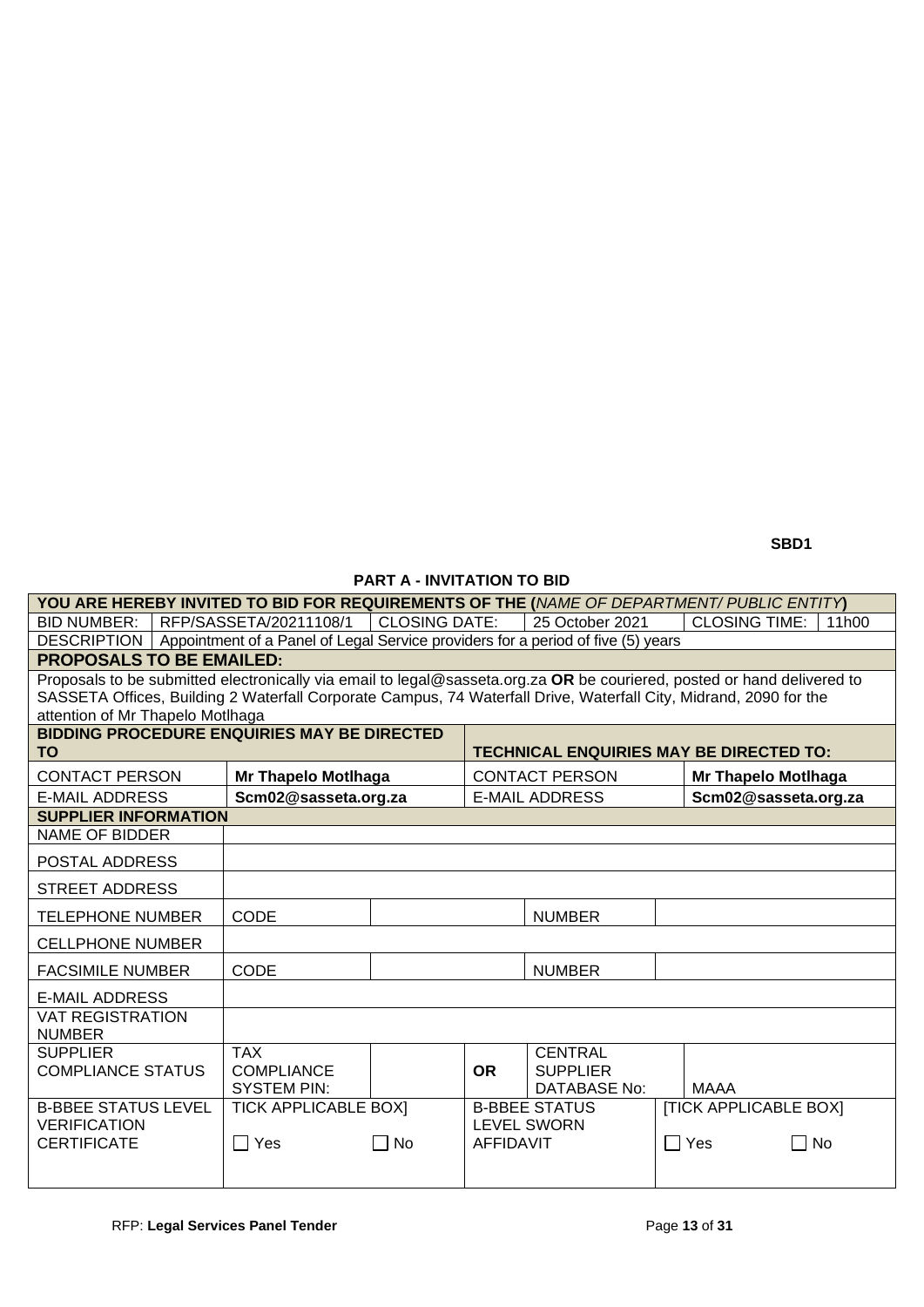| [A B-BBEE STATUS LEVEL VERIFICATION CERTIFICATE/ SWORN AFFIDAVIT (FOR EMES & QSEs) MUST BE                                                                                                                                                                                                                 |                                                                 |                                                                                                   |                                                   |  |  |  |  |  |  |  |  |  |  |
|------------------------------------------------------------------------------------------------------------------------------------------------------------------------------------------------------------------------------------------------------------------------------------------------------------|-----------------------------------------------------------------|---------------------------------------------------------------------------------------------------|---------------------------------------------------|--|--|--|--|--|--|--|--|--|--|
| <b>SUBMITTED IN ORDER TO QUALIFY FOR PREFERENCE POINTS FOR B-BBEET</b>                                                                                                                                                                                                                                     |                                                                 |                                                                                                   |                                                   |  |  |  |  |  |  |  |  |  |  |
| ARE YOU THE<br><b>ACCREDITED</b><br>REPRESENTATIVE IN<br><b>SOUTH AFRICA FOR</b><br>THE GOODS<br><b>/SERVICES/WORKS</b><br>OFFERED?                                                                                                                                                                        | No<br>  Yes<br>[IF YES ENCLOSE PROOF]                           | ARE YOU A FOREIGN<br><b>BASED SUPPLIER FOR</b><br>THE GOODS<br><b>/SERVICES/WORKS</b><br>OFFERED? | $\Box$ Yes $\Box$ No<br>[IF YES, ANSWER PART B:3] |  |  |  |  |  |  |  |  |  |  |
| <b>QUESTIONNAIRE TO BIDDING FOREIGN SUPPLIERS</b>                                                                                                                                                                                                                                                          |                                                                 |                                                                                                   |                                                   |  |  |  |  |  |  |  |  |  |  |
|                                                                                                                                                                                                                                                                                                            | IS THE ENTITY A RESIDENT OF THE REPUBLIC OF SOUTH AFRICA (RSA)? |                                                                                                   | YES    NO                                         |  |  |  |  |  |  |  |  |  |  |
| DOES THE ENTITY HAVE A BRANCH IN THE RSA?                                                                                                                                                                                                                                                                  |                                                                 |                                                                                                   | $\Box$ Yes $\Box$ No                              |  |  |  |  |  |  |  |  |  |  |
|                                                                                                                                                                                                                                                                                                            | DOES THE ENTITY HAVE A PERMANENT ESTABLISHMENT IN THE RSA?      |                                                                                                   | YES □ NO                                          |  |  |  |  |  |  |  |  |  |  |
|                                                                                                                                                                                                                                                                                                            | DOES THE ENTITY HAVE ANY SOURCE OF INCOME IN THE RSA?           |                                                                                                   | YES    NO                                         |  |  |  |  |  |  |  |  |  |  |
| IS THE ENTITY LIABLE IN THE RSA FOR ANY FORM OF TAXATION?<br>YES I INO<br>IF THE ANSWER IS "NO" TO ALL OF THE ABOVE, THEN IT IS NOT A REQUIREMENT TO REGISTER FOR A TAX<br>COMPLIANCE STATUS SYSTEM PIN CODE FROM THE SOUTH AFRICAN REVENUE SERVICE (SARS) AND IF NOT<br><b>REGISTER AS PER 2.3 BELOW.</b> |                                                                 |                                                                                                   |                                                   |  |  |  |  |  |  |  |  |  |  |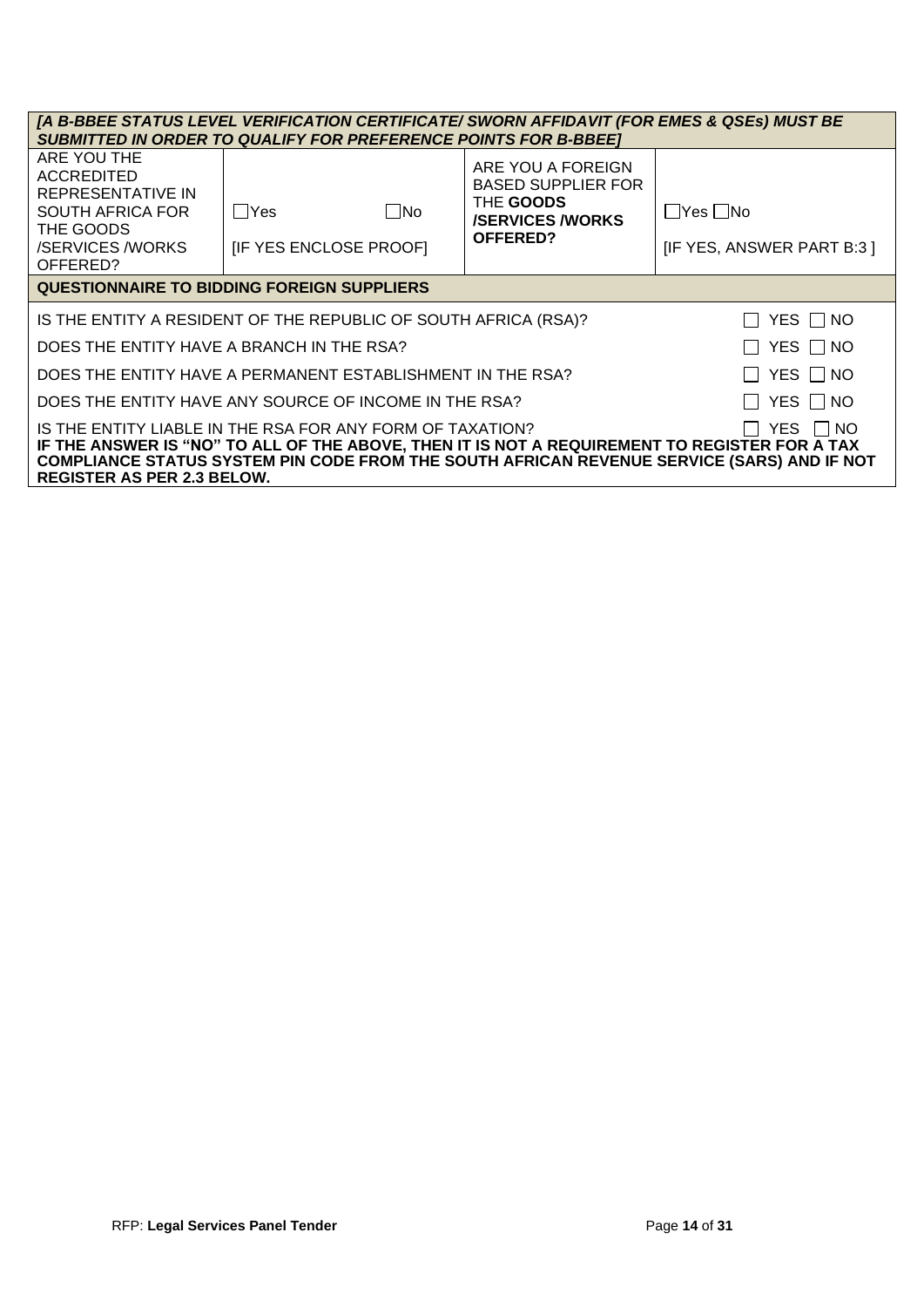#### **PART B**

#### **TERMS AND CONDITIONS FOR BIDDING**

| 1 <sup>1</sup> | <b>BID SUBMISSION:</b>                                                                                                                            |
|----------------|---------------------------------------------------------------------------------------------------------------------------------------------------|
|                |                                                                                                                                                   |
|                | 1.1. BIDS MUST BE DELIVERED BY THE STIPULATED TIME TO THE CORRECT ADDRESS.                                                                        |
|                | LATE BIDS WILL NOT BE ACCEPTED FOR CONSIDERATION.                                                                                                 |
|                | 1.2. ALL BIDS MUST BE SUBMITTED ON THE OFFICIAL FORMS PROVIDED-(NOT TO BE RE-                                                                     |
|                | TYPED) OR IN THE MANNER PRESCRIBED IN THE BID DOCUMENT.                                                                                           |
|                | 1.3. THIS BID IS SUBJECT TO THE PREFERENTIAL PROCUREMENT POLICY FRAMEWORK                                                                         |
|                | ACT, 2000 AND THE PREFERENTIAL PROCUREMENT REGULATIONS, 2017, THE                                                                                 |
|                | GENERAL CONDITIONS OF CONTRACT (GCC) AND, IF APPLICABLE, ANY OTHER                                                                                |
|                | SPECIAL CONDITIONS OF CONTRACT.                                                                                                                   |
|                | 1.4. THE SUCCESSFUL BIDDER WILL BE REQUIRED TO FILL IN AND SIGN A WRITTEN                                                                         |
|                | <b>CONTRACT FORM (SBD7).</b>                                                                                                                      |
|                |                                                                                                                                                   |
| 2.             | <b>TAX COMPLIANCE REQUIREMENTS</b>                                                                                                                |
| 2.1            | BIDDERS MUST ENSURE COMPLIANCE WITH THEIR TAX OBLIGATIONS.                                                                                        |
|                | 2.2 BIDDERS ARE REQUIRED TO SUBMIT THEIR UNIQUE PERSONAL IDENTIFICATION                                                                           |
|                | NUMBER (PIN) ISSUED BY SARS TO ENABLE THE ORGAN OF STATE TO VERIFY THE                                                                            |
|                | TAXPAYER'S PROFILE AND TAX STATUS.                                                                                                                |
|                |                                                                                                                                                   |
|                | 2.3 APPLICATION FOR TAX COMPLIANCE STATUS (TCS) PIN MAY BE MADE VIA E-FILING                                                                      |
|                | THROUGH THE SARS WEBSITE WWW.SARS.GOV.ZA.                                                                                                         |
|                | 2.4 BIDDERS MAY ALSO SUBMIT A PRINTED TCS CERTIFICATE TOGETHER WITH THE BID.                                                                      |
|                | 2.5 IN BIDS WHERE CONSORTIA / JOINT VENTURES / SUB-CONTRACTORS ARE INVOLVED,                                                                      |
|                | EACH PARTY MUST SUBMIT A SEPARATE TCS CERTIFICATE / PIN / CSD NUMBER.                                                                             |
|                |                                                                                                                                                   |
|                | 2.6 WHERE NO TCS IS AVAILABLE BUT THE BIDDER IS REGISTERED ON THE CENTRAL                                                                         |
|                |                                                                                                                                                   |
|                | SUPPLIER DATABASE (CSD), A CSD NUMBER MUST BE PROVIDED.                                                                                           |
|                |                                                                                                                                                   |
|                | 2.7 NO BIDS WILL BE CONSIDERED FROM PERSONS IN THE SERVICE OF THE STATE,                                                                          |
|                | COMPANIES WITH DIRECTORS WHO ARE PERSONS IN THE SERVICE OF THE STATE, OR<br>CLOSE CORPORATIONS WITH MEMBERS PERSONS IN THE SERVICE OF THE STATE." |

#### **NB: FAILURE TO PROVIDE / OR COMPLY WITH ANY OF THE ABOVE PARTICULARS MAY RENDER THE BID INVALID**.

| <b>NAME OF SIGNATORY</b>    |  |
|-----------------------------|--|
| <b>SIGNATURE OF BIDDER:</b> |  |

**N/B**.: If a Company has one director as listed on CSD, the one Director to sign these documents on behalf of the Company. Any other member of the Company will require a Company Resolution to be attached to this submission signed by the duly Authorised Director.

**N/B.:** If the Company has more than one Director as listed on CSD, a signed Company Resolution to be attached to confirm that the one Director can sign on behalf of the Company. Any other member of the Company will require a Company Resolution to be attached to this submission signed by the duly Authorised Directors.

#### **CAPACITY UNDER WHICH THIS BID IS SIGNED:** …………………………………………… (Proof of authority must be submitted e.g. company resolution)

**DATE:** ………………………………………….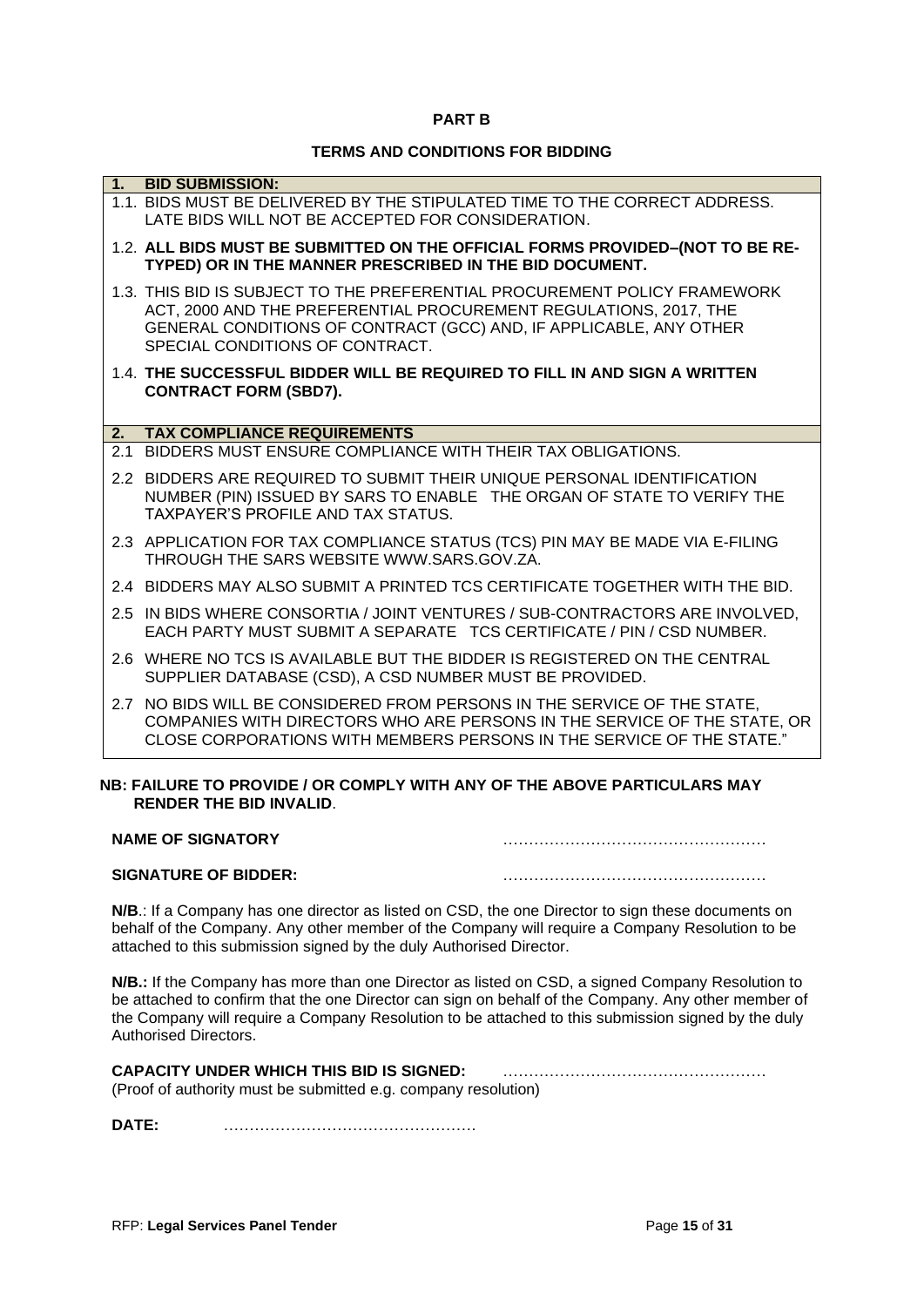#### **SBD 3.3**

## **PRICING SCHEDULE (Professional Services)**

NAME OF BIDDER: …………………………… BID NO.: **RFP/SASSETA/20211108/1**

CLOSING TIME: **11: 00** CLOSING DATE: **25 October 2021**

## OFFER TO BE VALID FOR **90** DAYS FROM THE CLOSING DATE OF BID.

#### \*\*(ALL APPLICABLE TAXES INCLUDED)

1. The accompanying information must be used for the formulation of proposals.

## **2. Bidders to indicate proposed hourly and daily rates for tiers below. Cost per tier should be inclusive of all applicable taxes.**

|                             | TIER <sub>1</sub><br><b>Candidate Attorney</b> |                   | TIER <sub>2</sub><br>Junior Associate /<br><b>Professional Assistant</b> |                   | TIER <sub>3</sub><br><b>Senior Associate</b> |                   | <b>TIER 4</b><br><b>Director</b> |                   |  |  |  |  |  |
|-----------------------------|------------------------------------------------|-------------------|--------------------------------------------------------------------------|-------------------|----------------------------------------------|-------------------|----------------------------------|-------------------|--|--|--|--|--|
| Per category/specialization | <b>Hourly</b><br>Rate                          | <b>Daily Rate</b> | <b>Hourly Rate</b>                                                       | <b>Daily Rate</b> | <b>Hourly Rate</b>                           | <b>Daily Rate</b> | <b>Hourly Rate</b>               | <b>Daily Rate</b> |  |  |  |  |  |
| of choice.                  |                                                |                   |                                                                          |                   |                                              |                   |                                  |                   |  |  |  |  |  |
| <b>TOTAL RATES</b>          |                                                |                   |                                                                          |                   |                                              |                   |                                  |                   |  |  |  |  |  |

**NB.**: For price evaluation, total hourly rates for all tiers will be considered.

**Bidders are to note that SASSETA will allow for an annual increase of CPI +2% on the hourly and daily rates for the outer years. This will be considered during the contracting stage.**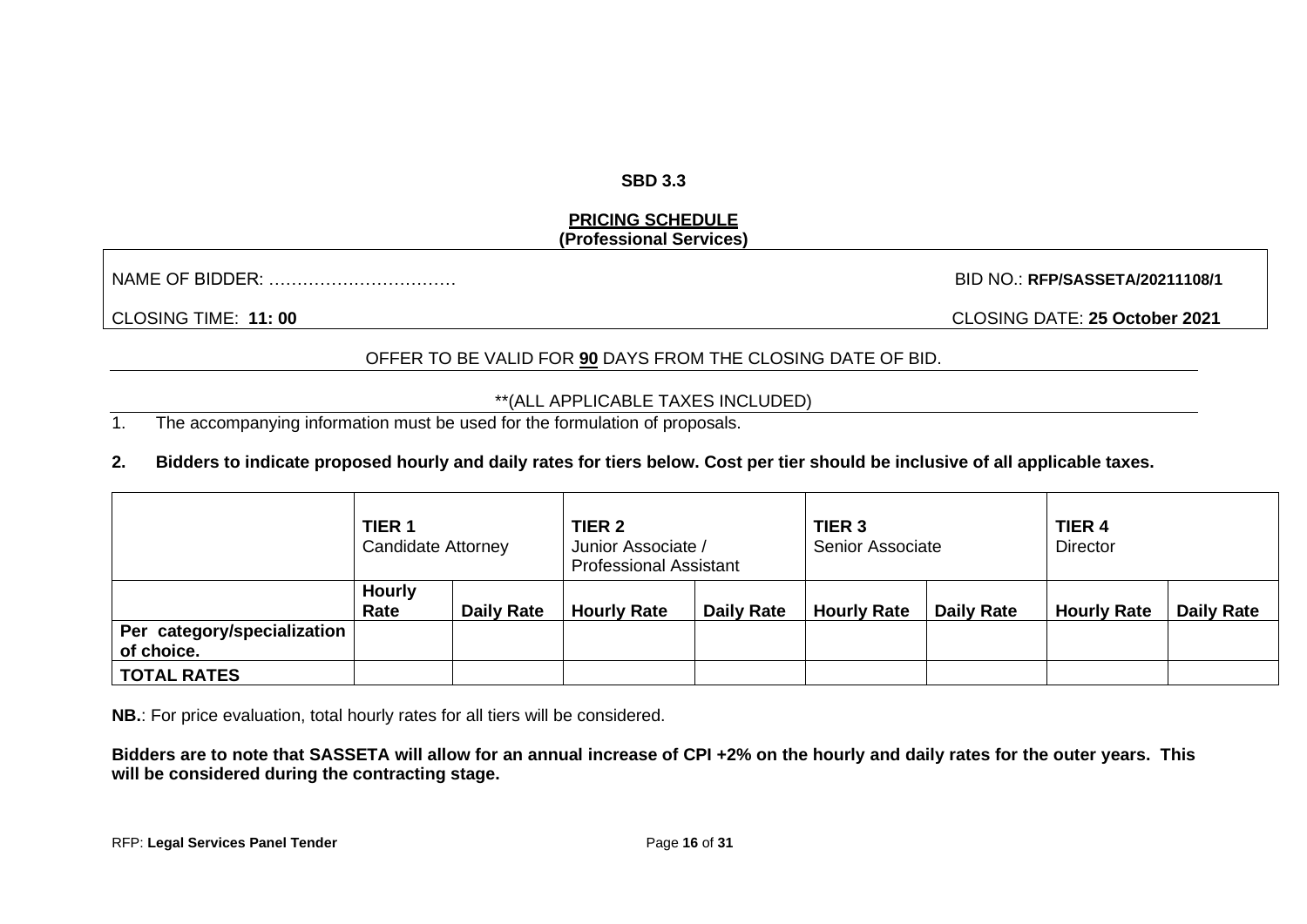**Please state the team leader details below for the purpose of evaluation.**

| Team leader name/surname |  |
|--------------------------|--|
|                          |  |

**Please indicate the legal category/specialization that the company would like to bid for (tick only one category/specialization)**

| No.            | Legal category/specialization                               | <b>Tick</b><br>only<br>one |
|----------------|-------------------------------------------------------------|----------------------------|
|                | <b>Commercial Contract Drafting</b>                         |                            |
| $\overline{2}$ | Supply Chain Management/Procurement Law                     |                            |
| 3              | Employment Relations/Labour law                             |                            |
| 4              | General Legal Assistance (refer above for full description) |                            |

NB: Bidders who tick more than one legal category/specialization will be disqualified and will not be evaluated.

| <b>Signature</b> |  |
|------------------|--|

**…………………………. ....…………………………………**

**……………………………………. ……………………….................. Position** Name of bidder

**(MUST be signed by a duly Authorised Delegate. A signed Company Resolution must be submitted)**

RFP: **Legal Services Panel Tender** Page **17** of **31**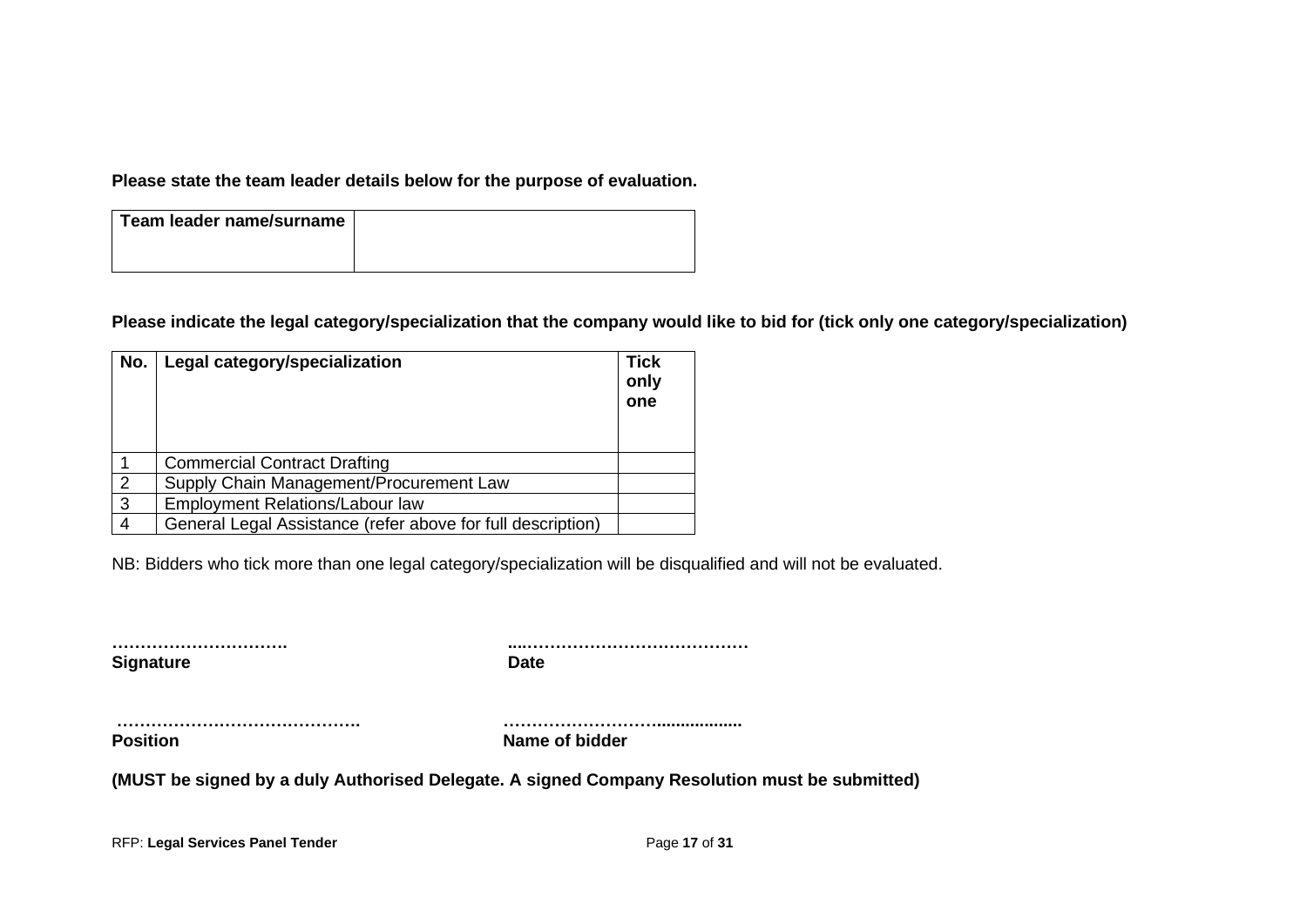# **DECLARATION OF INTEREST**

- 1. Any legal person, including persons employed by the state, or persons having a kinship with persons employed by the state, including a blood relationship, may make an offer or offers in terms of this invitation to bid(includes an advertised competitive bid, a limited bid, a bid or written price quotation).In view of possible allegations of favouritism, should the resulting bid, or part thereof, be awarded to persons employed by the state, or to persons connected with or related to them, it is required that the bidder or his/her authorized representatives declare his/her position in relation to the evaluating/adjudicating authority where
	- the bidder is employed by the state; and/or
	- the legal person on whose behalf the bidding document is signed, has a relationship with persons/ a person who are/is involved in the evaluation and or adjudication of the bid(s), or where it is known that such a relationship exists between the person or persons for or on whose behalf the declarant acts and persons who are involved with the evaluation and or adjudication of the bid.
- **2. In order to give effect to the above, the following questionnaire must be completed and submitted with the bid.**
- 2.1 Full Name of bidder or his or her representatives: ……………………………………
- 2.2 Identity Number: …………………………………………………………………………
- 2.3 Position occupied in the Company (director, trustee, shareholder, member):
- ……………………………………………………………………………………………… 2.4 Registration number of company, enterprise, close corporation, partnership agreement or trust: ………………………………………………………………………………………………
- 2.5 Tax Reference Number: …………………………………………………………
- 2.6 VAT Registration Number: ………………………………………………………………
- 2.6.1 The names of all directors/trustees/shareholders/members, their individually Identity numbers, tax reference numbers and, if applicable, employee/PERSAL number must be indicated in paragraph 3 below.
- 1"state means-
	- (a) any national or provincial department, national or provincial public entity or constitutional within the meaning of the Public Finance Management Act,1999(Act No.1 of 1999);
	- (b) any municipality or municipal entity;
	- (c) provincial legislature;
	- (d) national Assembly or the national Council of provinces; or
	- (e) Parliament

2"shareholder ''means a person who owns shares in the company and is actively involved in the management of the enterprise or business and exercises control over the enterprise.

| 2.7 Are you or any person connected with the bidder presently employed by the state? | <b>YES/NO</b> |
|--------------------------------------------------------------------------------------|---------------|
| 2.7.1 If so, furnish the following particulars:                                      |               |
| Name of person /director /trustees /shareholder /member:                             |               |
| Name of state institution at which you or the person                                 |               |
| connected to the bidder is employed:                                                 |               |
| Position occupied in the state institution:                                          |               |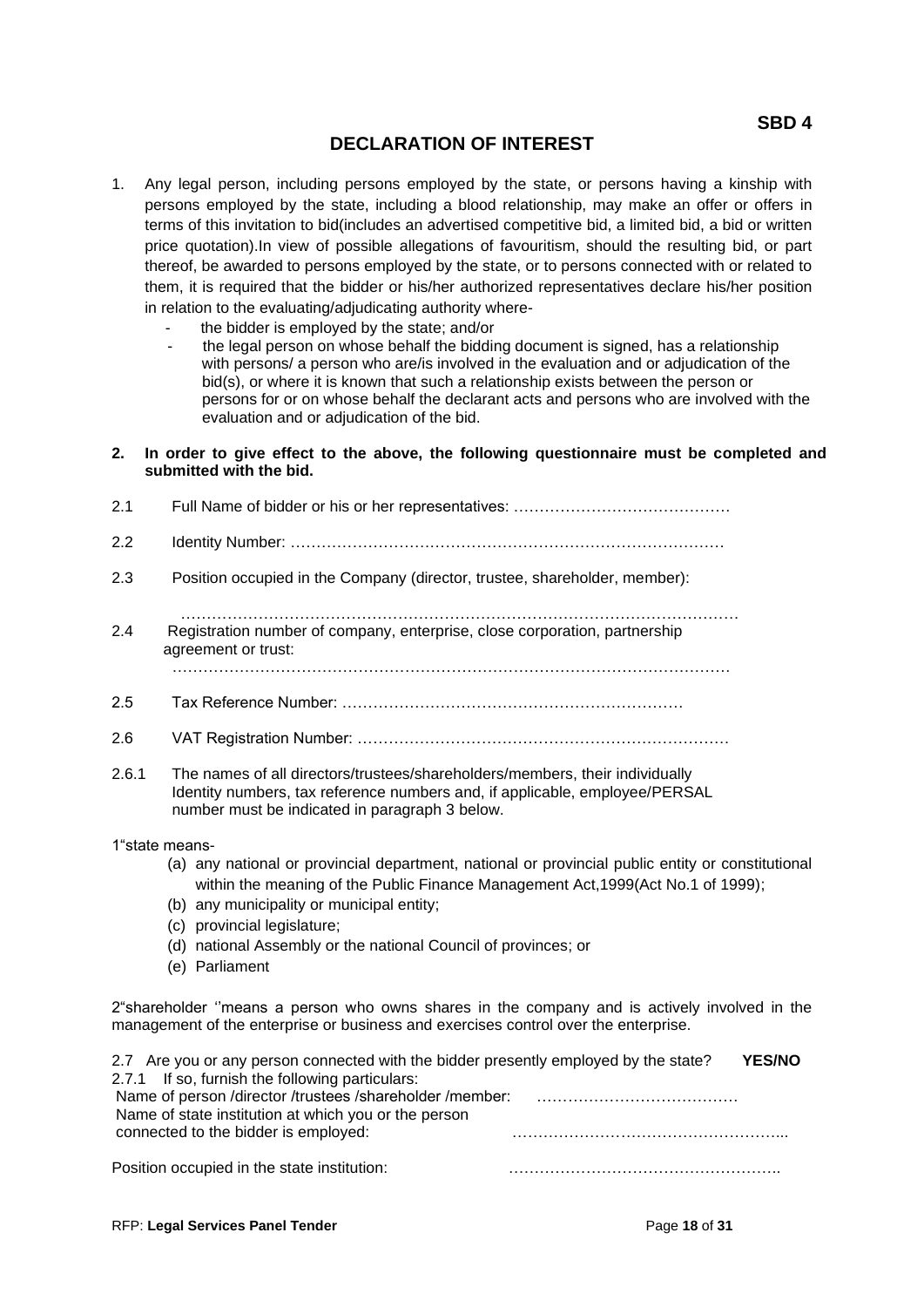Any other particulars: ……………………………………………… …………………………………………………………… 2.7.2 If you are presently employed by the state, did you obtain **YES/NO/N/A** the appropriate authority to undertake remunerative work outside employment in the public sector? **NB: (Please tick NO or N/A if your answer was NO on 2.7. above)** 2.7.2.1 If yes, did you attach proof of such authority to the bid **YES/NO/N/A** document? **NB: (Please tick NO or N/A if your answer was NO on 2.7. above) (Note: Failure to submit proof of such authority, where applicable, may result in the disqualification of the bid.)** 2.7.2.2 If no, furnish reasons for non-submission of such proof: ………………………………………………………………... ………………………………………………………………… 2.8 Did you or your spouse, or any of the company's directors/ **YES/NO** trustees/ shareholders / members or their spouse conduct business with the state in the previous twelve months? 2.8.1 If so, furnish particulars: ……………………………………………………………. ……………………………………………………………. **NB.: (If a bidder has had a contract with any government department, /municipality/entity/parastatal/SOE, etc. please tick YES on 2.8 above and name the institutions worked for)** 2.9 Do you, or any person connected with the bidder, have **YES/NO** any relationship (family, friend, other) with a person employed by the state and who may be involved with the evaluation and or adjudication of this bid? 2.9.1 If so, furnish particulars: .……………………………………………………………………….. ………………………………………………………………………… 2.10 Are you, or any person connected with the bidder, **YES/NO** aware of any relationship (family, friend, other) between any other bidder and any person employed by the state who may be involved with the evaluation and or adjudication of this bid?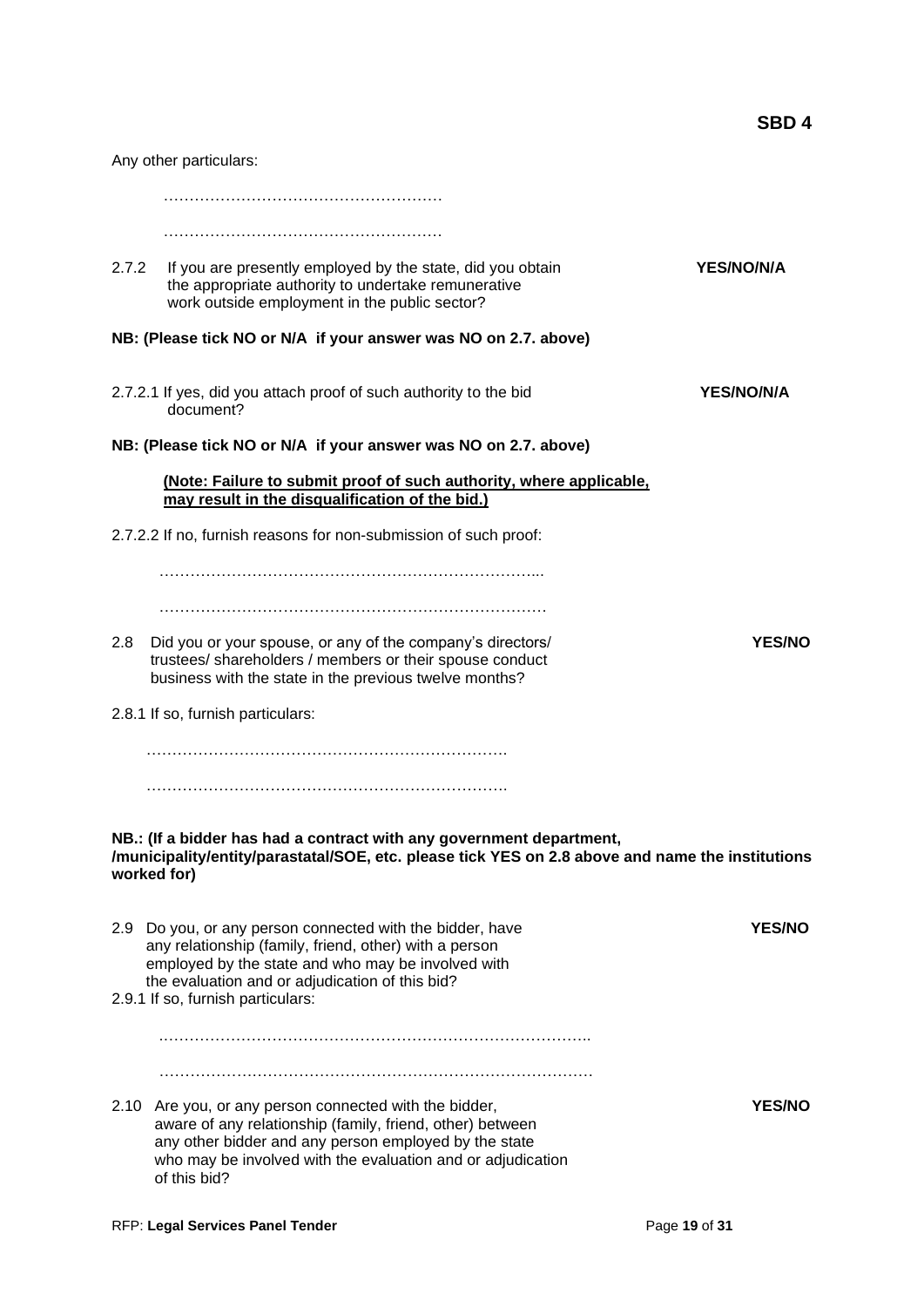2.10.1If so, furnish particulars:

 ………………………………………………………………………….. …………………………………………………………………………..

- 2.11 Do you or any of the directors / trustees / shareholders / members **YES/NO** of the company have any interest in any other related companies whether or not they are bidding for this contract?
- 2.11.1 If so, furnish particulars:

 …………………………………………………………………………….  $\mathcal{L}^{(n)}$ ……………………………………………………………………………..

#### **3 Full details of directors /trustees / members /shareholders.**

| <b>Full Name</b> | <b>Identity Number</b> | <b>Personal Income</b><br>Reference<br>Tax<br><b>Number</b>  | <b>State</b><br><b>Employee</b><br>Number/<br><b>Persal Number</b> |
|------------------|------------------------|--------------------------------------------------------------|--------------------------------------------------------------------|
|                  |                        | Directors listed here to be the same as those listed on CSD. |                                                                    |
|                  |                        |                                                              |                                                                    |
|                  |                        |                                                              |                                                                    |
|                  |                        |                                                              |                                                                    |
|                  |                        |                                                              |                                                                    |
|                  |                        |                                                              |                                                                    |
|                  |                        |                                                              |                                                                    |

**N/B. If more space required, Service providers are to copy this table onto their letterhead and provide information on all their directors/trustees/members/shareholders**

#### **4 DECLARATION**

 I, THE UNDERSIGNED (NAME)…………………………………………………….. CERTIFY THAT THE INFORMATION FURNISHED IN PARAGRAPH 2 and 3 ABOVE IS CORRECT. I ACCEPT THAT THE STATE MAY REJECT THE BID OR ACT AGAINST ME SHOULD THIS DECLARATION PROVES TO BE FALSE.

**Signature Date** 

**……………………………………. ....…………………………………**

**Position** Name of bidder

**(To be signed by a duly Authorised Delegate. A signed Company Resolution to be submitted).**

**……………………………………. ………………………..................**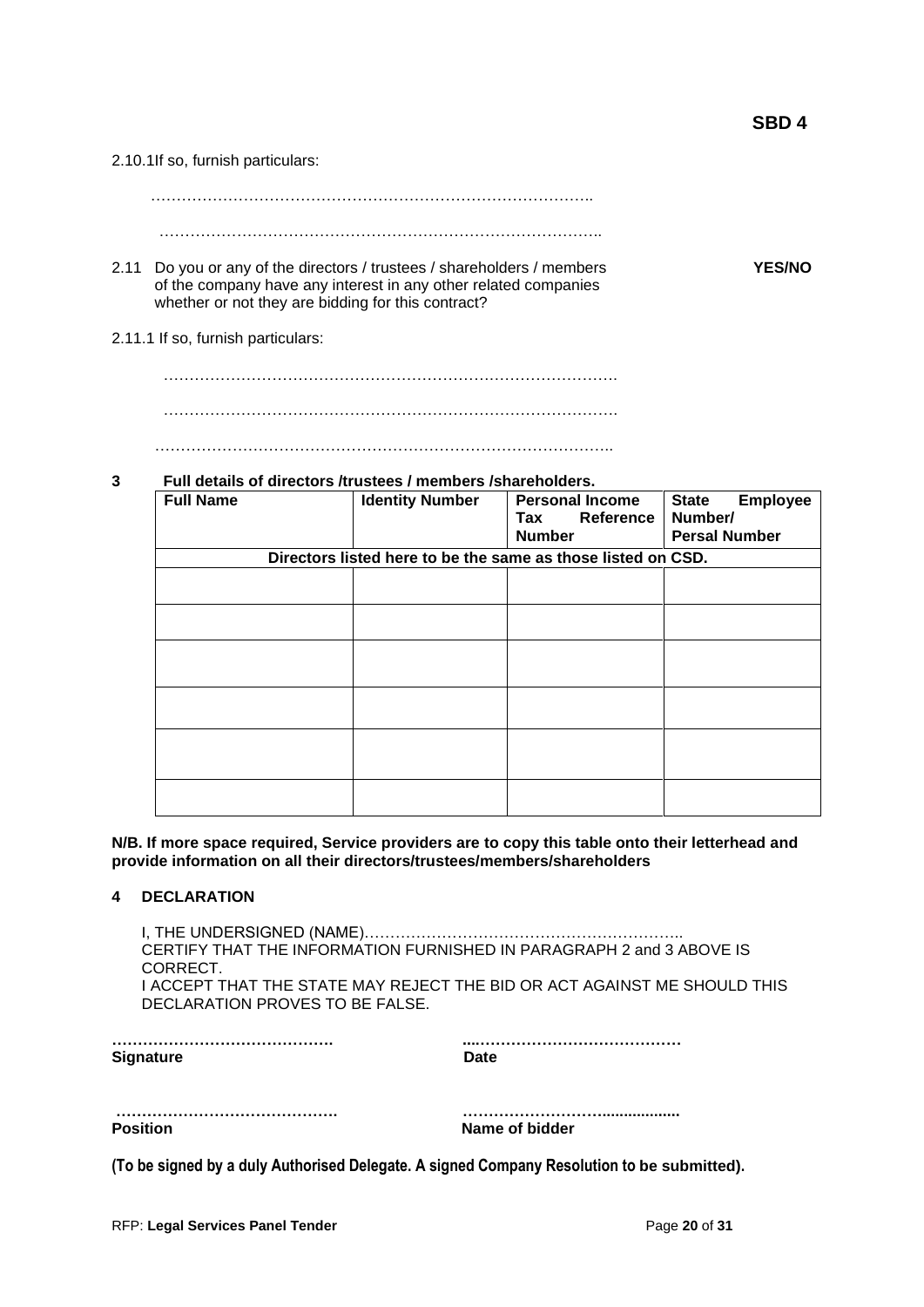#### **SBD 6.1**

## **PREFERENCE POINTS CLAIM FORM IN TERMS OF THE PREFERENTIAL PROCUREMENT REGULATIONS 2017**

This preference form must form part of all bids invited. It contains general information and serves as a claim form for preference points for Broad-Based Black Economic Empowerment (B-BBEE) Status Level of Contribution

#### **NB: BEFORE COMPLETING THIS FORM, BIDDERS MUST STUDY THE GENERAL CONDITIONS, DEFINITIONS AND DIRECTIVES APPLICABLE IN RESPECT OF B-BBEE, AS PRESCRIBED IN THE PREFERENTIAL PROCUREMENT REGULATIONS, 2017.**

## 1. **GENERAL CONDITIONS**

- 1.1 The following preference point systems are applicable to all bids:
	- the 80/20 system for requirements with a Rand value of up to R50 000 000 (all applicable taxes included); and
	- the 90/10 system for requirements with a Rand value above R50 000 000 (all applicable taxes included).
	- a) The value of this RFP is estimated **not to exceed** R50 000 000, **therefore the 80/20 reference point system shall be applicable**.
- 1.2 Points for this bid shall be awarded for:
	- (a) Price; and
	- (b) B-BBEE Status Level of Contributor.
- 1.3 The maximum points for this bid are allocated as follows:

|                                                   | <b>POINTS</b> |
|---------------------------------------------------|---------------|
| <b>PRICE</b>                                      | 80            |
| <b>B-BBEE STATUS LEVEL OF CONTRIBUTOR</b>         | 20            |
| Total points for Price and B-BBEE must not exceed | 100           |

- 1.4 Failure on the part of a bidder to submit proof of B-BBEE Status level of contributor together with the bid, will be interpreted to mean that preference points for B-BBEE status level of contribution are not claimed.
- 1.5 The purchaser reserves the right to require of a bidder, either before a bid is adjudicated or at any time subsequently, to substantiate any claim in regard to preferences, in any manner required by the purchaser.

# 2. **DEFINITIONS**

- (a) **"B-BBEE"** means broad-based black economic empowerment as defined in section 1 of the Broad-Based Black Economic Empowerment Act;
- (b) "**B-BBEE status level of contributor"** means the B-BBEE status of an entity in terms of a code of good practice on black economic empowerment, issued in terms of section 9(1) of the Broad-Based Black Economic Empowerment Act;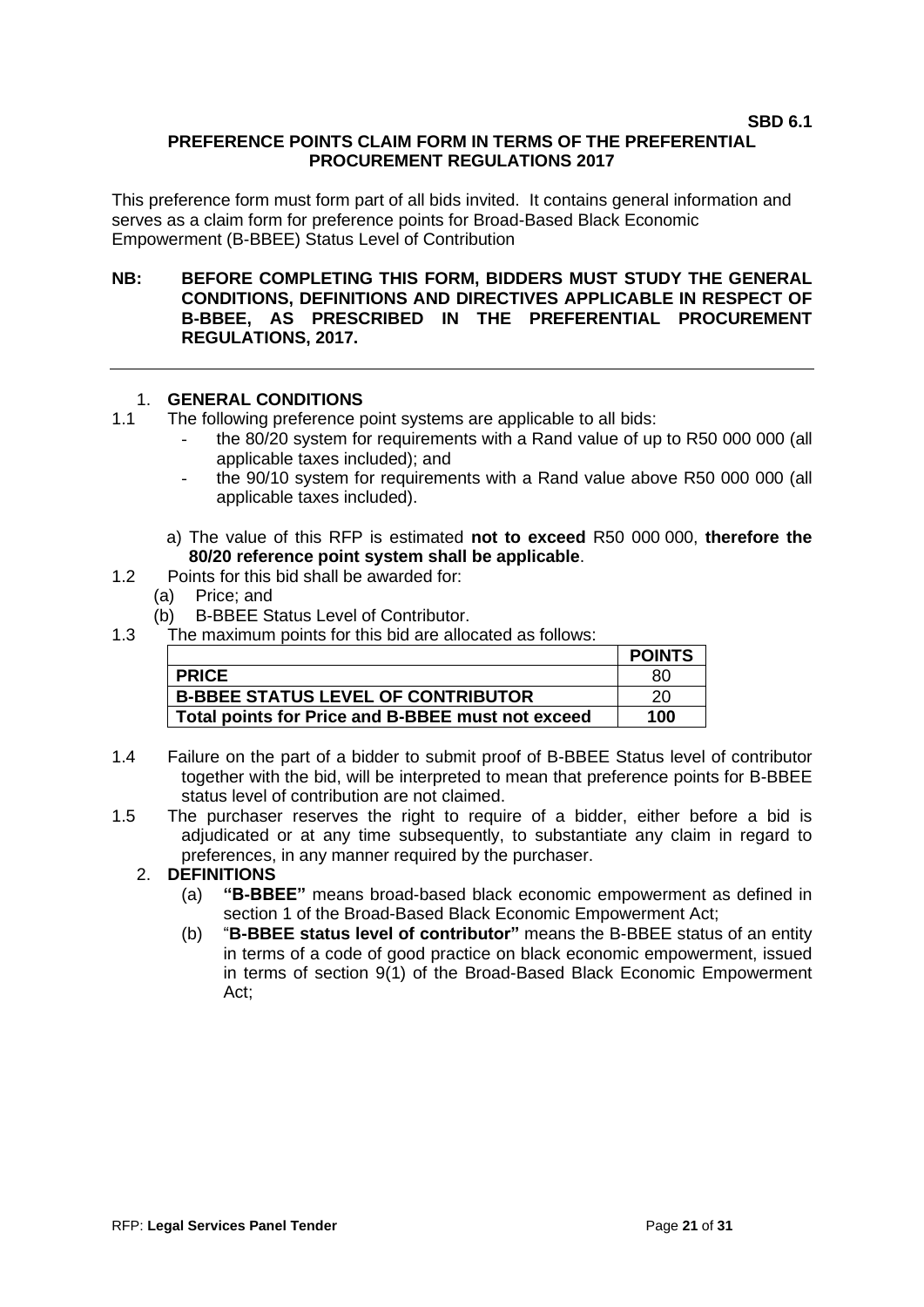(c) **"bid"** means a written offer in a prescribed or stipulated form in response to an invitation by an organ of state for the provision of goods or services, through price

quotations, advertised competitive bidding processes or proposals;

- (d) **"Broad-Based Black Economic Empowerment Act"** means the Broad-Based Black Economic Empowerment Act, 2003 (Act No. 53 of 2003);
- **(e) "EME"** means an Exempted Micro Enterprise in terms of a code of good practice on black economic empowerment issued in terms of section 9 (1) of the Broad-Based Black Economic Empowerment Act;
- (f) **"functionality"** means the ability of a tenderer to provide goods or services in accordance with specifications as set out in the tender documents.
- (g) **"prices"** includes all applicable taxes less all unconditional discounts;
- (h) **"proof of B-BBEE status level of contributor"** means:
	- **1)** B-BBEE Status level certificate issued by an authorized body or person;
	- **2)** A sworn affidavit as prescribed by the B-BBEE Codes of Good Practice;
	- **3)** Any other requirement prescribed in terms of the B-BBEE Act;
- (i) **"QSE"** means a qualifying small business enterprise in terms of a code of good practice on black economic empowerment issued in terms of section 9 (1) of the Broad-Based Black Economic Empowerment Act;
	- *(j)* **"rand value"** means the total estimated value of a contract in Rand, calculated at the time of bid invitation, and includes all applicable taxes;

# 3. **POINTS AWARDED FOR PRICE**

## **3.1 THE 80/20 PREFERENCE POINT SYSTEMS**

A maximum of 80 points is allocated for price on the following basis: **80/20**

$$
Ps = 80 \left( 1 - \frac{Pt - P \min}{P \min} \right)
$$

Where

- Ps = Points scored for price of bid under consideration
- $Pt =$  Price of bid under consideration
- Pmin = Price of lowest acceptable bid

# 4. **POINTS AWARDED FOR B-BBEE STATUS LEVEL OF CONTRIBUTOR**

4.1 In terms of Regulation 6 (2) and 7 (2) of the Preferential Procurement Regulations, preference points must be awarded to a bidder for attaining the B-BBEE status level of contribution in accordance with the table below: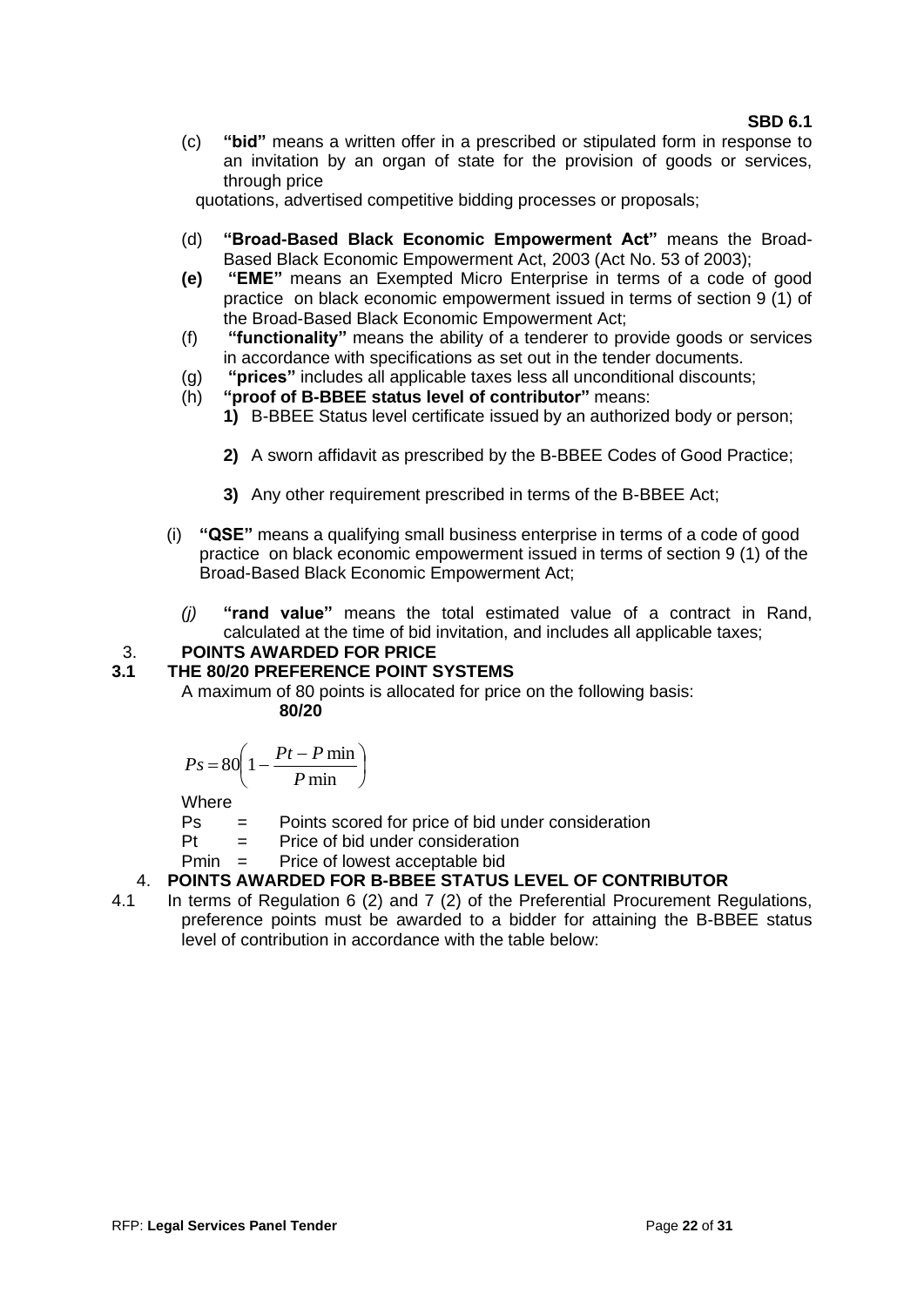| <b>B-BBEE Status Level of</b> | <b>Number of points</b> |  |
|-------------------------------|-------------------------|--|
| <b>Contributor</b>            | (80/20 system)          |  |
|                               | 20                      |  |
| 2                             | 18                      |  |
| 3                             | 14                      |  |
| 4                             | 12                      |  |
| 5                             | 8                       |  |
| 6                             | 6                       |  |
| 7                             |                         |  |
| 8                             | 2                       |  |
| Non-compliant contributor     |                         |  |

#### 5. **BID DECLARATION**

- 5.1 Bidders who claim points in respect of B-BBEE Status Level of Contribution **must** complete the following:
	- 6. **B-BBEE STATUS LEVEL OF CONTRIBUTOR CLAIMED IN TERMS OF PARAGRAPHS 1.4 AND 4.1**
- 6.1 B-BBEE Status Level of Contributor: . = ………(maximum of 20 points)

(Points claimed in respect of paragraph 7.1 must be in accordance with the table reflected in paragraph 4.1 and must be substantiated by relevant proof of B-BBEE status level of contributor.

# 7. **SUB-CONTRACTING**

Will any portion of the contract be sub-contracted? (*Tick applicable box*)

- 7.1.1 If yes, indicate:
	- i) What percentage of the contract will be subcontracted?............................%
	- ii) The name of the sub-contractor…………………………………………………….
	- iii) The B-BBEE status level of the sub-contractor..................................………….
	- iv) Whether the sub-contractor is an EME or QSE

#### *(Tick applicable box*)

$$
YES | NO |
$$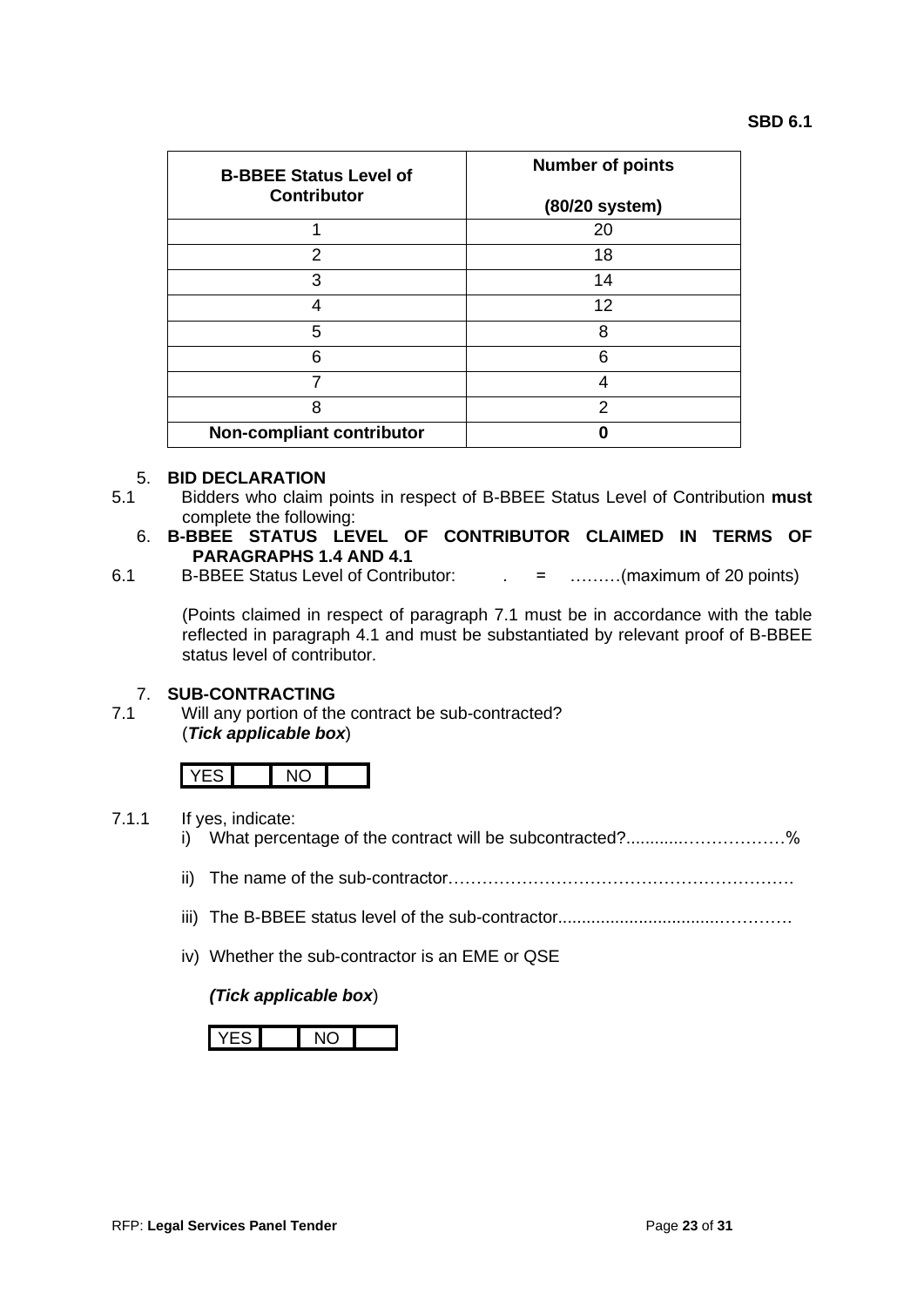v) Specify, by ticking the appropriate box, if subcontracting with an enterprise in terms of Preferential Procurement Regulations,2017:

|                     | Designated Group: An EME or QSE which is at last 51% owned by:    | <b>EME</b> | QSE          |
|---------------------|-------------------------------------------------------------------|------------|--------------|
|                     |                                                                   | V          | V            |
| <b>Black people</b> |                                                                   |            |              |
|                     | Black people who are youth                                        |            |              |
|                     | Black people who are women                                        |            |              |
|                     | Black people with disabilities                                    |            |              |
|                     | Black people living in rural or underdeveloped areas or townships |            |              |
|                     | Cooperative owned by black people                                 |            |              |
|                     | Black people who are military veterans                            |            |              |
| Any EME             | <b>OR</b>                                                         |            |              |
| Any QSE             |                                                                   |            |              |
|                     |                                                                   |            |              |
| 8.                  | <b>DECLARATION WITH REGARD TO COMPANY/FIRM</b>                    |            |              |
| 8.1                 |                                                                   |            |              |
| 8.2                 |                                                                   |            |              |
| 8.3                 | Company                                                           |            | registration |
|                     | $number:$                                                         |            |              |
| 8.4                 | <b>TYPE OF COMPANY/ FIRM</b>                                      |            |              |
|                     | Partnership/Joint Venture / Consortium                            |            |              |
|                     | One person business/sole propriety<br>Ш                           |            |              |
|                     | Close corporation<br>Ш                                            |            |              |
|                     | Company<br>Ш                                                      |            |              |
|                     | (Pty) Limited                                                     |            |              |
|                     | <b>TICK APPLICABLE BOX</b>                                        |            |              |
| 8.5                 | <b>DESCRIBE PRINCIPAL BUSINESS ACTIVITIES</b>                     |            |              |
|                     |                                                                   |            |              |
|                     |                                                                   |            |              |
|                     |                                                                   |            |              |
|                     |                                                                   |            |              |
|                     |                                                                   |            |              |
| 8.6                 | <b>COMPANY CLASSIFICATION</b>                                     |            |              |
|                     | Manufacturer                                                      |            |              |
|                     | Supplier<br>П                                                     |            |              |
|                     | Professional service provider<br>Н                                |            |              |
|                     | Other service providers, e.g. transporter, etc.                   |            |              |
|                     | [TICK APPLICABLE BOX]                                             |            |              |
| 8.7                 | Total<br>number<br>the<br>company/firm<br>of                      | has        | been<br>in   |
|                     | years<br>business:                                                |            |              |
|                     |                                                                   |            |              |

8.8 I/we, the undersigned, who is / are duly authorised to do so on behalf of the company/firm, certify that the points claimed, based on the B-BBE status level of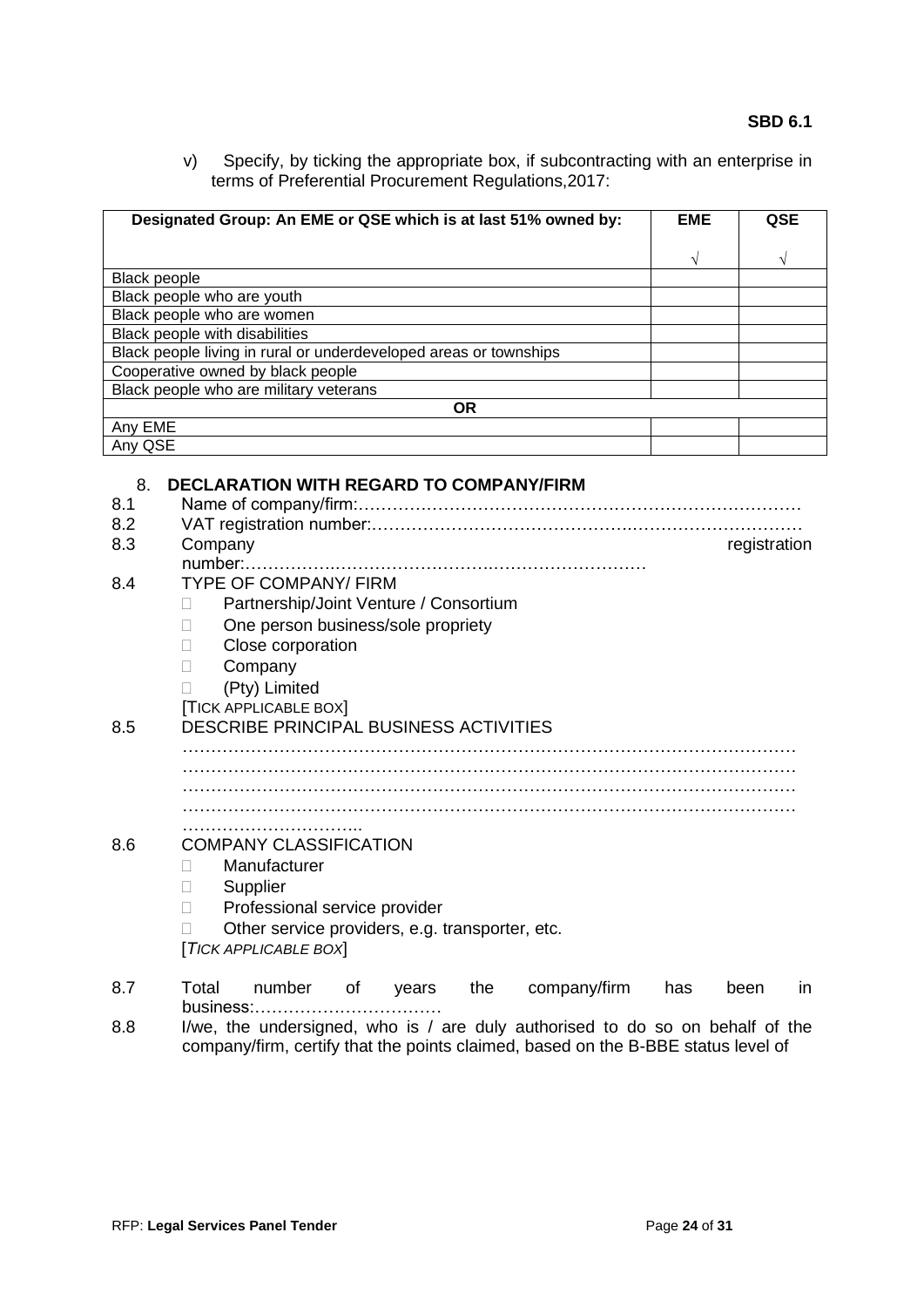contributor indicated in paragraphs 1.4 and 6.1 of the foregoing certificate, qualifies the company/ firm for the preference(s) shown and I / we acknowledge that:

- i) The information furnished is true and correct;
- ii) The preference points claimed are in accordance with the General Conditions as indicated in paragraph 1 of this form;
- iii) In the event of a contract being awarded as a result of points claimed as shown in paragraphs 1.4 and 6.1, the contractor may be required to furnish documentary proof to the satisfaction of the purchaser that the claims are correct;
- iv) If the B-BBEE status level of contributor has been claimed or obtained on a fraudulent basis or any of the conditions of contract have not been fulfilled, the purchaser may, in addition to any other remedy it may have –
	- (a) disqualify the person from the bidding process; recover costs, losses or damages it has incurred or suffered as a result of that person's conduct;
	- (b) cancel the contract and claim any damages which it has suffered as a result of having to make less favourable arrangements due to such cancellation;
	- (c) recommend that the bidder or contractor, its shareholders and directors, or only the shareholders and directors who acted on a fraudulent basis, be restricted by the National Treasury from obtaining business from any organ of state for a period not exceeding 10 years, after the *audi alteram partem* (hear the other side) rule has been applied; and
	- (d) forward the matter for criminal prosecution.

| <b>WITNESSES</b>                                                              | SIGNATURE(S) OF BIDDERS(S) |
|-------------------------------------------------------------------------------|----------------------------|
|                                                                               | DATE:                      |
| (Both witnesses are required to sign this document.                           | <b>ADDRESS</b>             |
| SBD 6.1 submitted without signatures will be<br>disqualified from evaluation) |                            |
|                                                                               |                            |

**(MUST be signed by a duly Authorised Delegate. A signed Company Resolution must be submitted). Non adherence to this requirement will lead to a disqualification)**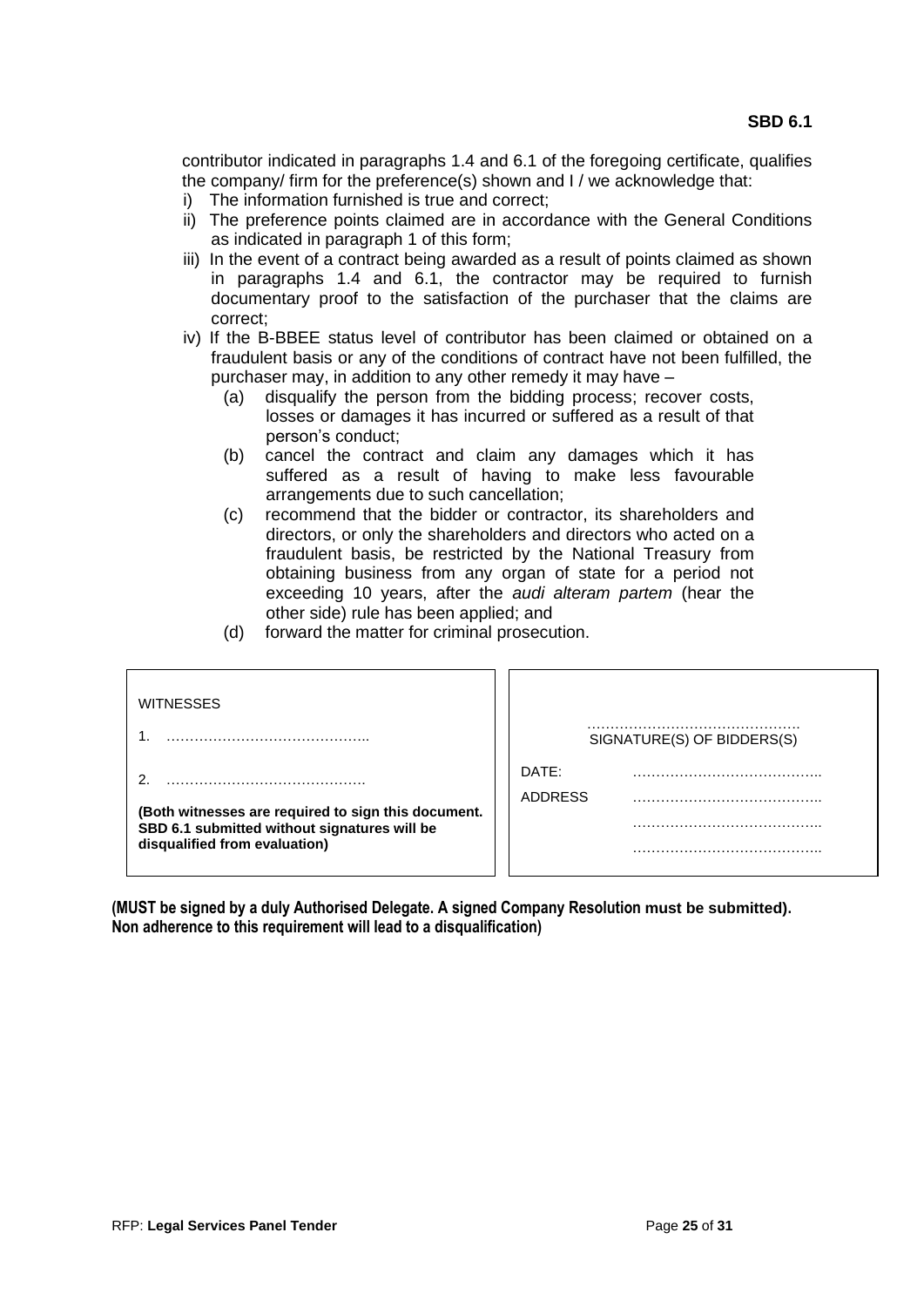#### **DECLARATION OF BIDDER'S PAST SUPPLY CHAIN MANAGEMENT PRACTICES**

- 1 This Standard Bidding Document must form part of all bids invited.
- 2 It serves as a declaration to be used by Institutions in ensuring that when goods and services are being procured, all reasonable steps are taken to combat the abuse of the supply chain management system.
- 3 The bid of any bidder may be disregarded if that bidder, or any of its directors have
	- a. abused the institution supply chain management system
	- b. committed fraud or any other improper conduct in relation to such system; or
	- c. failure to perform on any previous contract.

#### **4 In order to give effect to the above, the following questionnaire must be completed and submitted with the bid.**

| Item  | Question                                                                                                                                                                                                                                                                                                                                                                | Yes | <b>No</b> |
|-------|-------------------------------------------------------------------------------------------------------------------------------------------------------------------------------------------------------------------------------------------------------------------------------------------------------------------------------------------------------------------------|-----|-----------|
| 4.1   | Is the bidder or any of its directors listed on the National Treasury's<br>Database of Restricted Suppliers as companies or persons prohibited<br>from doing business with the public sector?                                                                                                                                                                           | Yes | No        |
|       | (Companies or persons who are listed on this Database were<br>informed in writing of this restriction by the Accounting<br>Officer/Authority of the institution that imposed the restriction<br>after the audi alteram partem rule was applied).                                                                                                                        |     |           |
|       | The Database of Restricted Suppliers now resides on the National<br>Treasury's website(www.treasury.gov.za) and can be accessed by<br>clicking on its link atthe bottom of the home page.                                                                                                                                                                               |     |           |
| 4.1.1 | If so, furnish particulars:                                                                                                                                                                                                                                                                                                                                             |     |           |
| 4.2   | Is the bidder or any of its directors listed on the Register for Tender<br>Defaulters in terms of section 29 of the Prevention and Combating of<br>Corrupt Activities Act (No 12 of 2004)?<br>The Register for Tender Defaulters can be accessed on the<br>National Treasury's website (www.treasury.gov.za) by clicking<br>on its link at the bottom of the home page. | Yes | No        |
| 4.2.1 | If so, furnish particulars:                                                                                                                                                                                                                                                                                                                                             |     |           |
| 4.3   | Was the bidder or any of its directors convicted by a court of law<br>(including a court of law outside the Republic of South Africa) for fraud<br>or corruption during the past five years?                                                                                                                                                                            | Yes | No        |
| 4.3.1 | If so, furnish particulars                                                                                                                                                                                                                                                                                                                                              |     |           |
| 4.4   | Was any contract between the bidder and any organ of<br>state<br>terminated during the past five years on account of failure to perform<br>on or comply with the contract?                                                                                                                                                                                              | Yes | No.       |
| 4.4.1 | If so, furnish particulars:                                                                                                                                                                                                                                                                                                                                             |     |           |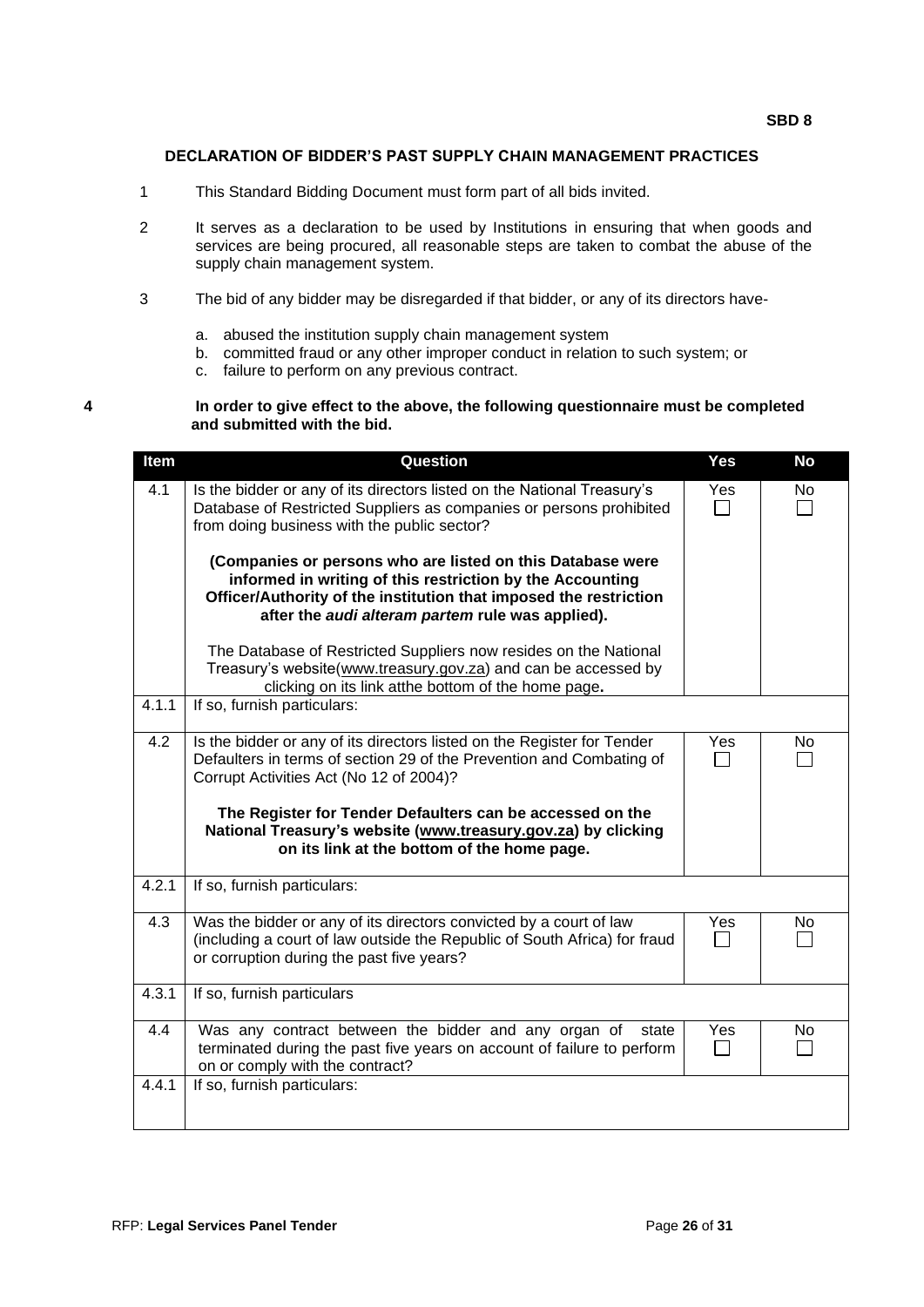| <b>CERTIFICATION</b>                                               |                                                                                |
|--------------------------------------------------------------------|--------------------------------------------------------------------------------|
|                                                                    |                                                                                |
| <b>AND CORRECT.</b>                                                | <b>CERTIFY THAT THE INFORMATION FURNISHED ON THIS DECLARATION FORM IS TRUE</b> |
| <b>TAKEN AGAINST ME SHOULD THIS DECLARATION PROVE TO BE FALSE.</b> | I ACCEPT THAT, IN ADDITION TO CANCELLATION OF A CONTRACT, ACTION MAY BE        |
|                                                                    |                                                                                |
| <b>Signature</b>                                                   | Date                                                                           |
| <b>Position</b>                                                    | Name of Bidder                                                                 |

**(To be signed by a duly Authorised Delegate. A signed Company Resolution to be submitted).**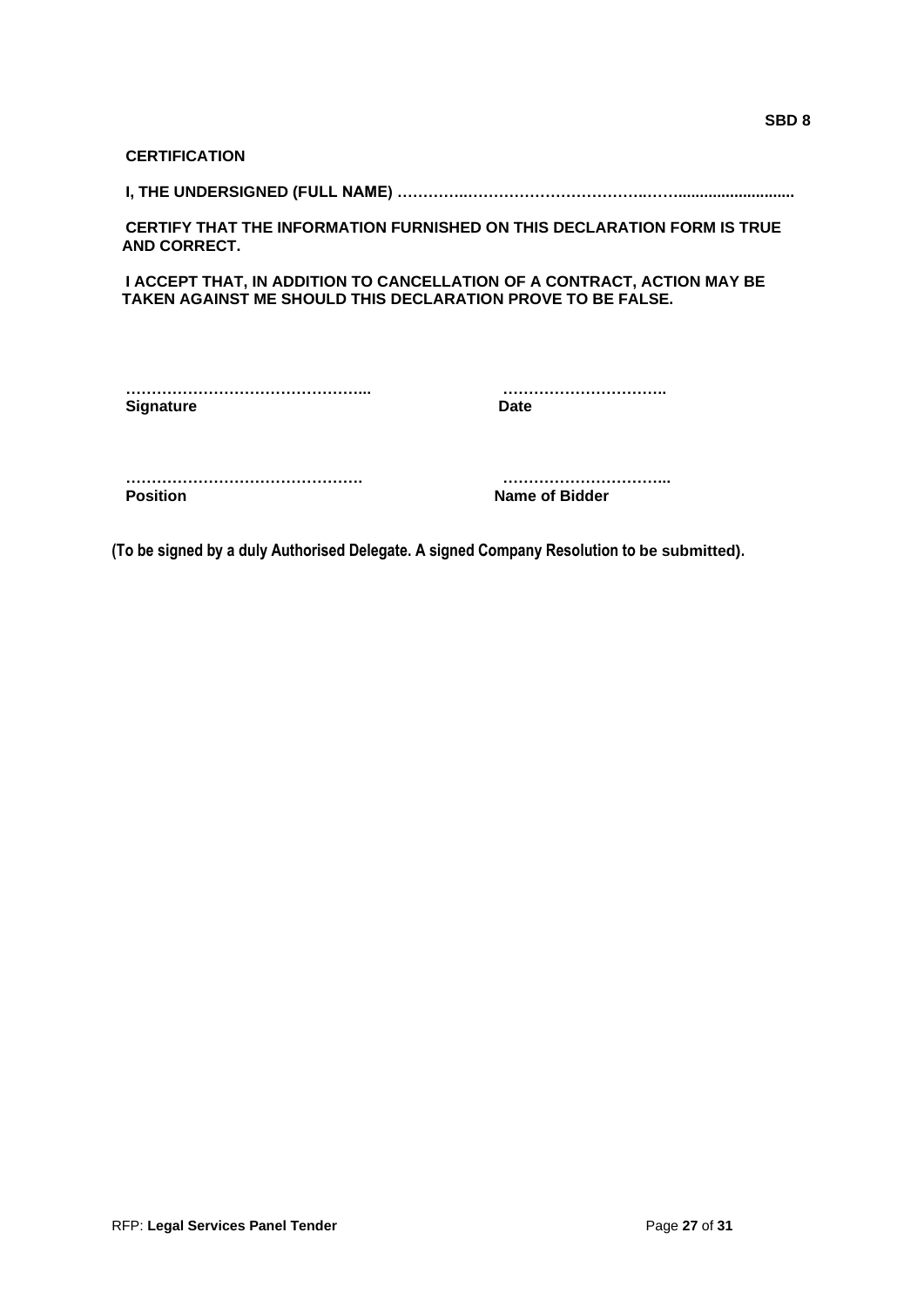## **CERTIFICATE OF INDEPENDENT BID DETERMINATION**

- 1 This Standard Bidding Document (SBD) must form part of all bids<sup>1</sup> invited.
- 2 Section 4 (1) (b) (iii) of the Competition Act No. 89 of 1998, as amended, prohibits an agreement between, or concerted practice by, firms, or a decision by an association of firms, if it is between parties in a horizontal relationship and if it involves collusive bidding (or bid rigging).² Collusive bidding is a *pe se* prohibition meaning that it cannot be justified under any grounds.
- 3 Treasury Regulation 16A9 prescribes that accounting officers and accounting authorities must take all reasonable steps to prevent abuse of the supply chain management system and authorizes accounting officers and accounting authorities to:
	- a. disregard the bid of any bidder if that bidder, or any of its directors have abused the institution's supply chain management system and or committed fraud or any other improper conduct in relation to such system.
	- b. cancel a contract awarded to a supplier of goods and services if the supplier committed any corrupt or fraudulent act during the bidding process or the execution of that contract.
- 4 This SBD serves as a certificate of declaration that would be used by institutions to ensure that, when bids are considered, reasonable steps are taken to prevent any form of bidrigging.
- 5 In order to give effect to the above, the attached Certificate of Bid Determination (SBD 9) must be completed and submitted with the bid:

## **¹ Includes price quotations, advertised competitive bids, limited bids and bids.**

**² Bid rigging (or collusive bidding) occurs when businesses, that would otherwise be expected to compete, secretly conspire to raise prices or lower the quality of goods and / or services for purchasers who wish to acquire goods and / or services through a bidding process. Bid rigging is, therefore, an agreement between competitors not to compete.**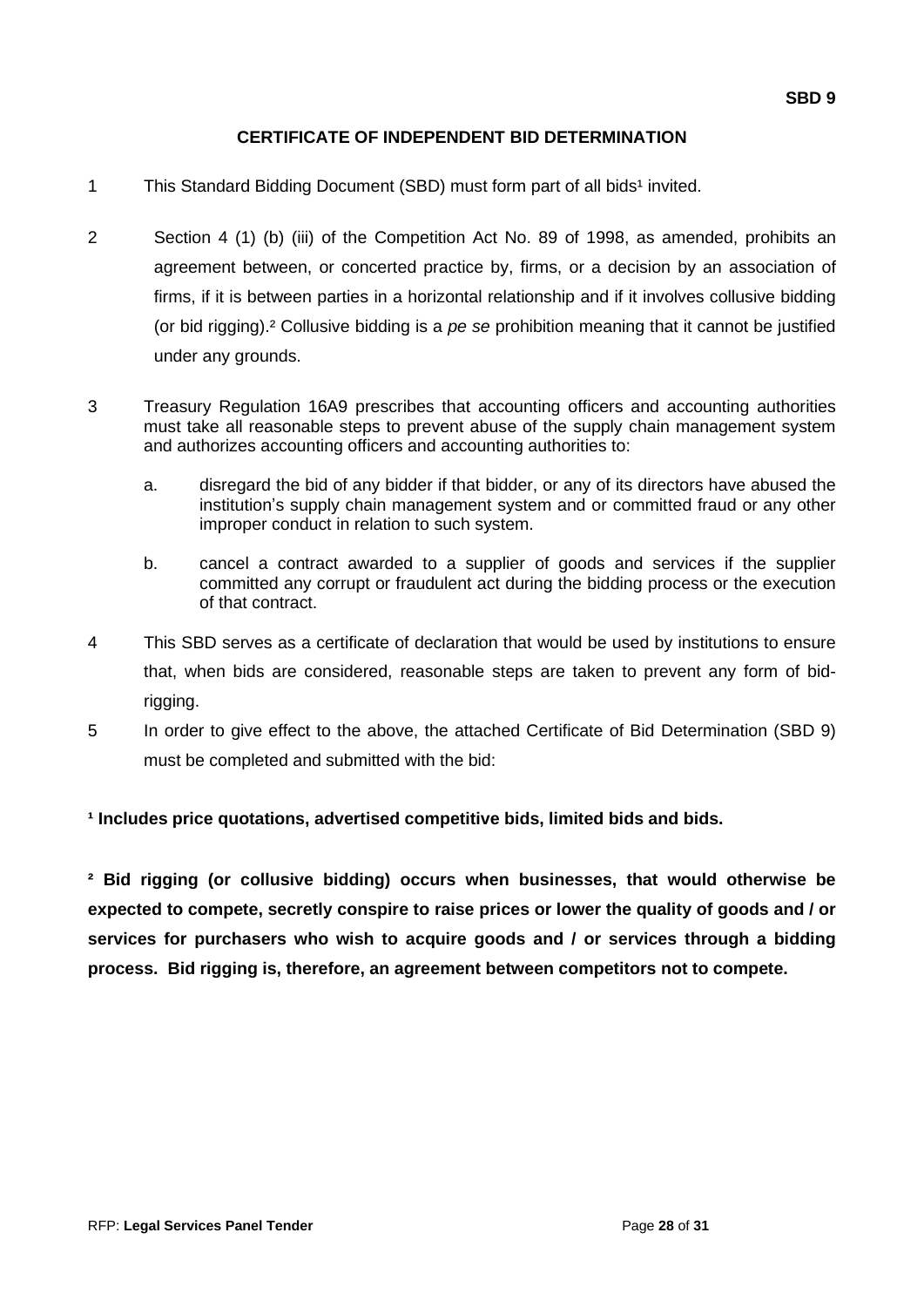## **CERTIFICATE OF INDEPENDENT BID DETERMINATION**

I, the undersigned, in submitting the accompanying bid:

#### \_\_\_\_\_\_\_\_\_\_\_\_\_\_\_\_\_\_\_\_\_\_\_\_\_\_\_\_\_\_\_\_\_\_\_\_\_\_\_\_\_\_\_\_\_\_\_\_\_\_\_\_\_\_\_\_\_\_\_\_\_\_\_\_\_\_\_\_\_\_\_\_ (Bid Number and Description)

in response to the invitation for the bid made by:

(Name of Institution)

do hereby make the following statements that I certify to be true and complete in every respect:

\_\_\_\_\_\_\_\_\_\_\_\_\_\_\_\_\_\_\_\_\_\_\_\_\_\_\_\_\_\_\_\_\_\_\_\_\_\_\_\_\_\_\_\_\_\_\_\_\_\_\_\_\_\_\_\_\_\_\_\_\_\_\_\_\_\_\_\_\_\_\_\_\_

I certify, on behalf of: the state of the state of the state of the state of the state of the state of the state of the state of the state of the state of the state of the state of the state of the state of the state of th

(Name of Bidder)

- 1. I have read and I understand the contents of this Certificate;
- 2. I understand that the accompanying bid will be disqualified if this Certificate is found not to be true and complete in every respect;
- 3. I am authorized by the bidder to sign this Certificate, and to submit the accompanying bid, on behalf of the bidder;
- 4. Each person whose signature appears on the accompanying bid has been authorized by the bidder to determine the terms of, and to sign the bid, on behalf of the bidder;
- 5. For the purposes of this Certificate and the accompanying bid, I understand that the word "competitor" shall include any individual or organization, other than the bidder, whether or not affiliated with the bidder, who:
	- (a) has been requested to submit a bid in response to this bid invitation;
	- (b) could potentially submit a bid in response to this bid invitation, based on their qualifications, abilities or experience; and
	- (c) provides the same goods and services as the bidder and/or is in the same line of business as the bidder
- 6. The bidder has arrived at the accompanying bid independently from, and without consultation, communication, agreement or arrangement with any competitor.
- 7. However, communication between partners in a joint venture or consortium<sup>3</sup> will not be construed as collusive bidding.
- 8. In particular, without limiting the generality of paragraphs 6 above, there has been no consultation, communication, agreement or arrangement with any competitor regarding:
	- (a) prices;
	- (b) geographical area where product or service will be rendered (market allocation)
	- (c) methods, factors or formulas used to calculate prices;
	- (d) the intention or decision to submit or not to submit, a bid;
	- (e) the submission of a bid which does not meet the specifications and conditions of the bid; or
	- (f) bidding with the intention not to win the bid.
- 9. In addition, there have been no consultations, communications, agreements or arrangements with any competitor regarding the quality, quantity, specifications and conditions or delivery particulars of the products or services to which this bid invitation relates.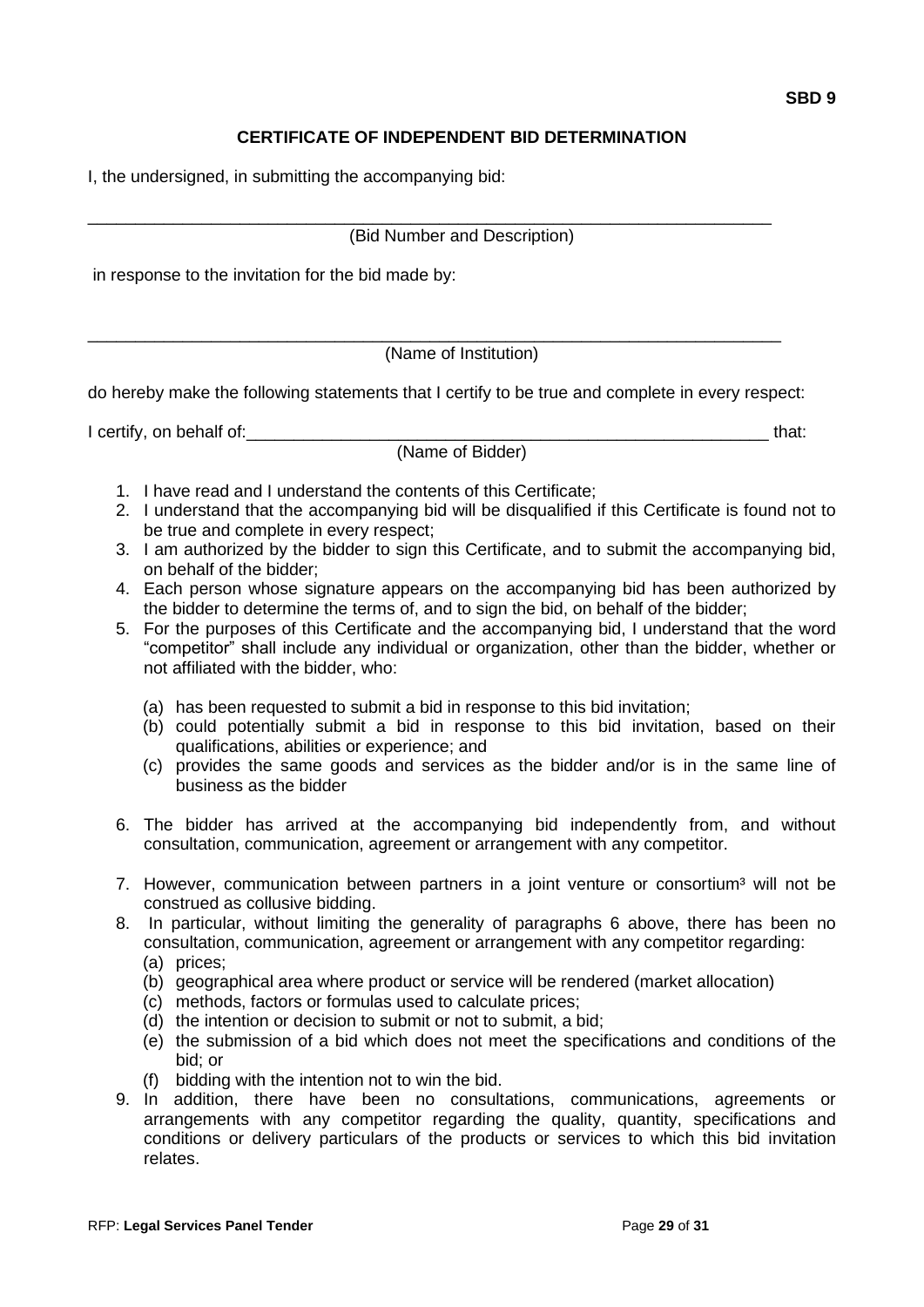10. The terms of the accompanying bid have not been, and will not be, disclosed by the bidder, directly or indirectly, to any competitor, prior to the date and time of the official bid opening or of the awarding of the contract.

**³ Joint venture or Consortium means an association of persons for the purpose of combining their expertise, property, capital, efforts, skill and knowledge in an activity for the execution of a contract.**

**10.** I am aware that, in addition and without prejudice to any other remedy provided to combat any restrictive practices related to bids and contracts, bids that are suspicious will be reported to the Competition Commission for investigation and possible imposition of administrative penalties in terms of section 59 of the Competition Act No 89 of 1998 and or may be reported to the National Prosecuting Authority (NPA) for criminal investigation and or may be restricted from conducting business with the public sector for a period not exceeding ten (10) years in terms of the Prevention and Combating of Corrupt Activities Act No 12 of 2004 or any other applicable legislation.

| Signature       | Date.          |
|-----------------|----------------|
|                 |                |
| <b>Position</b> | Name of Bidder |

**(To be signed by a duly Authorised Delegate. A signed Company Resolution to be submitted).**